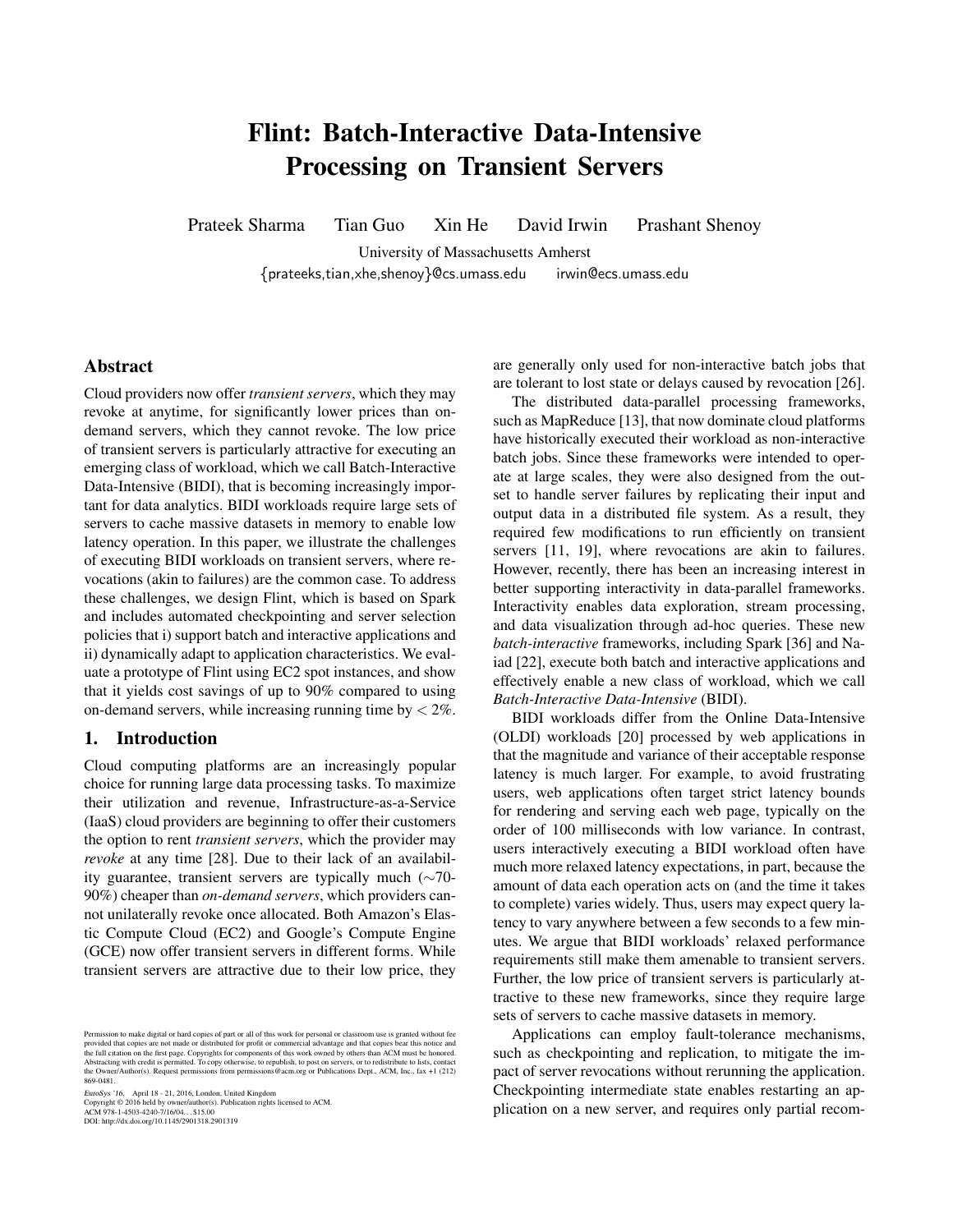putation from the last checkpoint. Of course, each checkpoint introduces an overhead proportional to the size of the local disk and memory state. Likewise, replicating the computation across multiple transient servers enables the application to continue execution if a subset of servers are revoked. However, replication is only feasible if the cost of renting multiple transient servers is less than the cost of an on-demand server. Prior work has only applied such faulttolerance mechanisms at the systems level, e.g., using virtual machines (VMs) or containers [\[30\]](#page-14-8). While a systemslevel approach is transparent to applications, we argue that an *application-aware* approach is preferable for distributed BIDI workloads, as it can i) improve efficiency by adapting the fault-tolerance policy, e.g., the checkpoint frequency and the subset of state to checkpoint, to each application's characteristics and ii) avoid implementing complex distributed snapshotting [\[10\]](#page-14-9) schemes.

Since BIDI workloads support interactivity and low latency by caching large datasets in memory, revocations may result in a significant loss of volatile in-memory state. To handle such losses, batch-interactive frameworks natively embed fault-tolerance mechanisms into their programming model. For example, Naiad periodically checkpoints the inmemory state of each vertex, and automatically restores from these checkpoints on failure [\[22\]](#page-14-6). Similarly, Spark enables programmers to explicitly checkpoint distributed inmemory datasets—if no checkpoints exist, Spark automatically recomputes in-memory data lost due to server failures from its source data on disk [\[36\]](#page-14-5). Importantly, since failures are rare, these systems do not exercise sophisticated control over these fault-tolerance mechanisms. However, an application-aware approach can leverage these existing mechanisms to implement automated policies to optimize BIDI workloads for transient servers.

Since cloud providers offer many different types of transient servers with different price and availability characteristics, selecting the set of transient servers that best balances the per unit-time price of resources, the risk of revocation, and the overhead of fault-tolerance presents a complex problem. To address the problem, we design Flint, a batchinteractive framework based on Spark tailored to run on, and exploits the characteristics of, transient servers. Specifically, Flint includes automated fault-tolerance and server selection policies to optimize the cost and performance of executing BIDI workloads on transient servers. Our hypothesis is that Flint's application-level approach can significantly decrease the cost of running Spark programs by using transient servers efficiently to maintain high performance—near that of using on-demand servers. In evaluating our hypothesis, we make the following contributions.

Checkpointing Policies. Flint defines automated checkpointing policies to bound the time spent recomputing lost in-memory data after a revocation. Flint extends prior work on optimal checkpointing for single node batch jobs in the

presence of failures to a BIDI programming model that decomposes program actions into collections of fine-grained parallel tasks. Flint dynamically adapts its checkpointing policy based on transient server characteristics and the characteristics of each distributed in-memory dataset.

Transient Server Selection Policies. Flint defines server selection policies for batch and interactive workloads. For batch workloads, the policy selects transient servers to minimize expected running time and cost, while considering both the current price of resources and their probability of revocation. In contrast, for interactive workloads, the policy selects transient servers to provide more consistent performance by reducing the likelihood of excessively long running times that frustrate users (for a small increase in cost).

Implementation and Evaluation. We implement Flint on top of Spark and Mesos, and deploy it on spot instances on EC2. We evaluate its cost and performance benefits for multiple BIDI-style workloads relative to running unmodified Spark on on-demand and spot instances using existing systems-level checkpointing and server selection policies. Our results show that compared to unmodified Spark, Flint yields cost savings of up to 90% compared to on-demand instances and 50% when compared to spot instances, while increasing running time by *<* 2%. For interactive workloads, Flint achieves  $10 \times$  lower response times when compared to running unmodified Spark on spot instances.

# 2. Background and Overview

We first describe the characteristics of transient servers, and then outline important elements of Spark's design before providing an overview of Flint.

## 2.1 Transient Servers

Our work assumes cloud platforms support transient servers, which the platform may revoke at any time [\[28\]](#page-14-0). Commercial platforms, such as Amazon's Elastic Compute Cloud (EC2) and Google Compute Engine (GCE), now support transient servers. In EC2, users bid for transient servers, which are referred to as *spot instances*, by specifying a maximum perhour price they are willing to pay. EC2 then allocates the instances if the user's bid price is higher than the instance's current market-determined *spot price*. The spot price in EC2 fluctuates continuously in real time based on the market's supply and demand [\[8\]](#page-14-10). Thus, if the spot price rises above a user's bid price due to increased market demand, EC2 may revoke the spot server from the user after a brief two-minute warning (presumably to allocate it to a higher-priority user). EC2 bills for spot servers for each hour of use based on the current spot price at the start of each hour. Thus, a spot server's cost is based on the average spot price over the duration of its use, and *not* the user's bid price.

As a policy, EC2 caps the maximum bid at  $10\times$  the ondemand price of the instance type. Thus, users can never entirely eliminate the chance of a revocation by simply bidding a high price. EC2 operates a separate spot market (or *spot*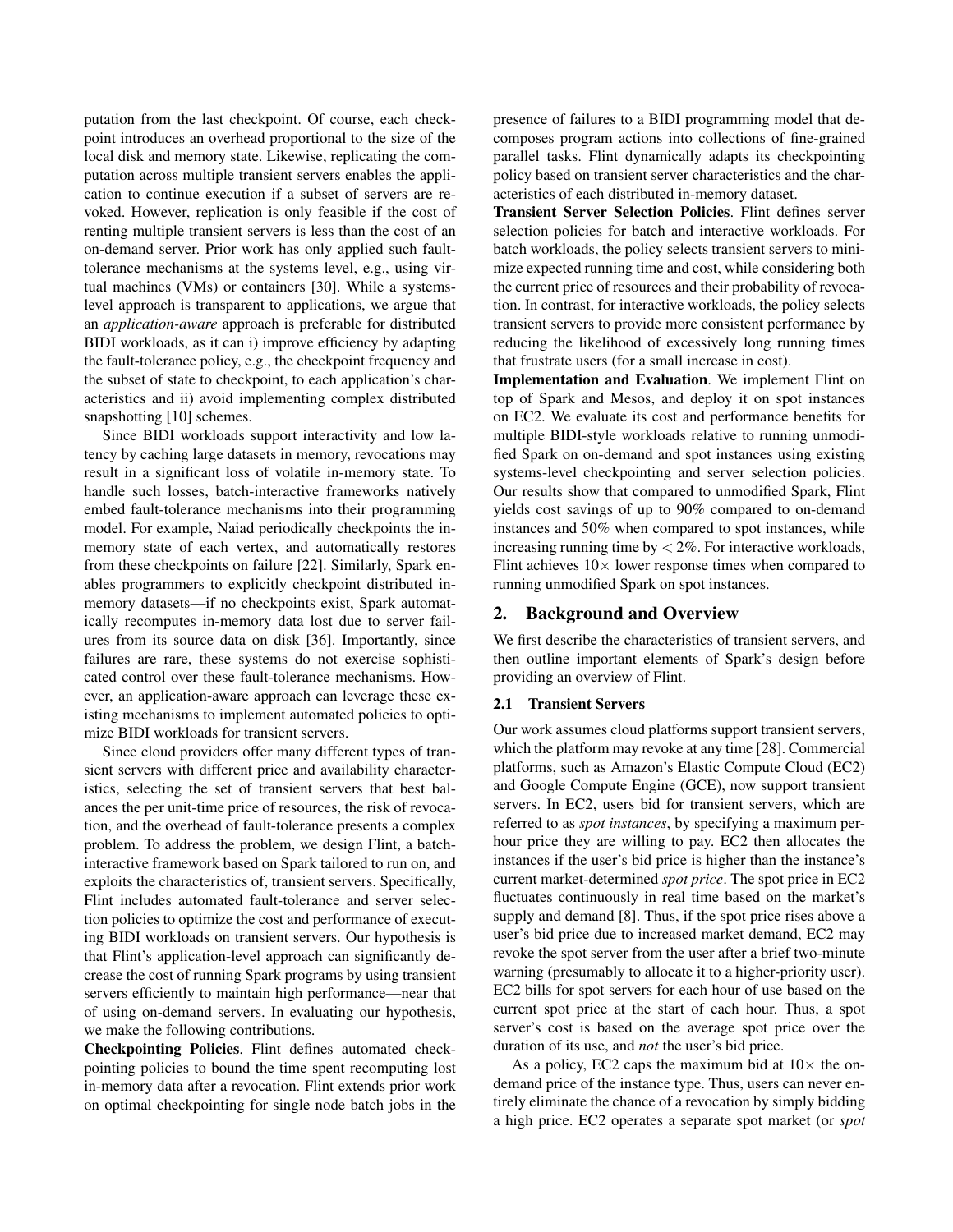*pool*) for each instance type in each availability zone, i.e., data center, of each geographic region, which results in more than 4000 global spot pools, each with its own dynamic spot price. Of course, EC2 also offers non-revocable on-demand instances, which we model as a distinct spot pool with a stable price and zero revocation probability.

Transient servers in Google's Compute Engine (GCE) cloud are called *preemptible instances*. As with spot instances, GCE may revoke preemptible instances at anytime. However, preemptible instances differ in that GCE charges a fixed per-hour price for them, and their maximum lifetime is 24 hours. As we discuss, unlike prior work on intelligent bidding for spot instances, Flint's fault-tolerance and server selection policies also apply to GCE. Due to their revocable nature, both spot servers in EC2 and preemptible instances in GCE are significantly cheaper than their non-revocable on-demand counterparts (up to 70% in GCE and up to  $10\times$ in EC2). Hence, transient servers provide an opportunity to run BIDI workloads in the cloud at a very low cost.

## 2.2 Spark Background

Spark [\[36\]](#page-14-5) is a general-purpose data-parallel processing engine that supports a rich set of data transformation primitives. Spark's growing popularity is due to its performance and scalability, as well as the ease with which many tasks can be implemented as Spark programs. For example, Spark supports batch and MapReduce jobs, streaming jobs [\[37\]](#page-14-11), SQL queries [\[7\]](#page-13-0), graph processing [\[34\]](#page-14-12), and machine learning [\[21\]](#page-14-13) tasks on a single platform with high performance.

Spark *programs* access APIs that operate on and control special distributed in-memory datasets called Resilient Distributed Datasets (RDDs). Spark divides an RDD into *partitions*, which are stored in memory on individual servers. Since RDDs reside in volatile memory, a server failure results in the loss of any RDD partitions stored on it. To handle such failures, Spark automatically recomputes lost partitions from the set of operations that created it. To facilitate efficient recomputation, Spark restricts the set of operations, called *transformations*, that create RDDs, and explicitly records these operations. In particular, each RDD is an immutable read-only data structure created from data in stable storage, or through a transformation on an existing RDD.

Spark records transformations in a *lineage graph*, which is a directed acyclic graph (DAG) where each vertex is an RDD partition and each incoming edge is the transformation that created the RDD. Importantly, transformations are coarse-grained in that they apply the same operation to each of an RDD's partitions in parallel. Thus, Spark may use the lineage graph to recompute any individual RDD partition lost due to a server failure from its youngest ancestor resident in memory, or, in the worst case, from its origin data on disk. In addition, Spark allows programmers to save, i.e., checkpoint, RDDs, including all of their partitions, to disk, e.g., in a distributed file system, such as HDFS [\[27\]](#page-14-14). In this case, rather than recompute a lost RDD partition from its

<span id="page-2-0"></span>

<span id="page-2-1"></span>Figure 1. The loss of RDD-b's partition #2 results in recomputation using lineage information. Partitions may be computed in parallel on different nodes.

origin data (or its youngest ancestor resident in memory), as depicted in Figure [1a,](#page-2-0) Spark may recompute it from its youngest saved ancestor, as depicted in Figure [1b.](#page-2-1)

Spark's RDD abstraction is versatile and has been used for long-running "big-data" batch jobs, as well as interactive data processing. Interactive jobs may come in several varieties. For example, users can used a Read-Eval-Print-Loop (REPL) for interactive and exploratory analysis. As another example, Spark can be employed as a database engine with SQL queries executed via a translation layer such as Spark-SQL. Both examples require the Spark cluster to remain available for long periods of time: an exploratory REPL analysis may take several hours, and a database engine must be continuously available. Hence, if transient servers are used as cluster nodes, there is a risk of losing in-memory state, requiring significant overhead to regenerate and thus severely degrading interactivity. Flint includes automated policies to mitigate and respond to resources losses due to transient server revocations.

## 2.3 Flint Overview

Flint's goal is to optimize running BIDI workloads on transient servers. We design Flint as an application-aware framework for running Spark-based BIDI workloads that leverages Spark's built-in *mechanisms* to implement new *policies* to mitigate the impact of server revocations on performance. Flint's objective is to execute BIDI workloads, in this case in the form of Spark programs, at near the performance of ondemand servers, but at a price near that of transient servers. To achieve its objective, Flint provisions a fixed number of servers *N* to execute each BIDI job. Unlike a traditional cloud server, however, in Flint's case, these servers are transient and may be revoked at any time.

Since Flint's objective is to achieve performance near that of on-demand servers, on a revocation, it always requests and provisions a new transient server to maintain a cluster size at *N*. To achieve the highest performance at the lowest cost, Flint prefers transient servers with low prices, which are much cheaper than on-demand servers, and low revocation rates, which are near the 0% revocation of on-demand servers. Of course, in practice, the lowest prices might not always be associated with the lowest revocation rates. Thus, Flint must select transient servers to minimize the overall cost of running a BIDI job that takes into account the aver-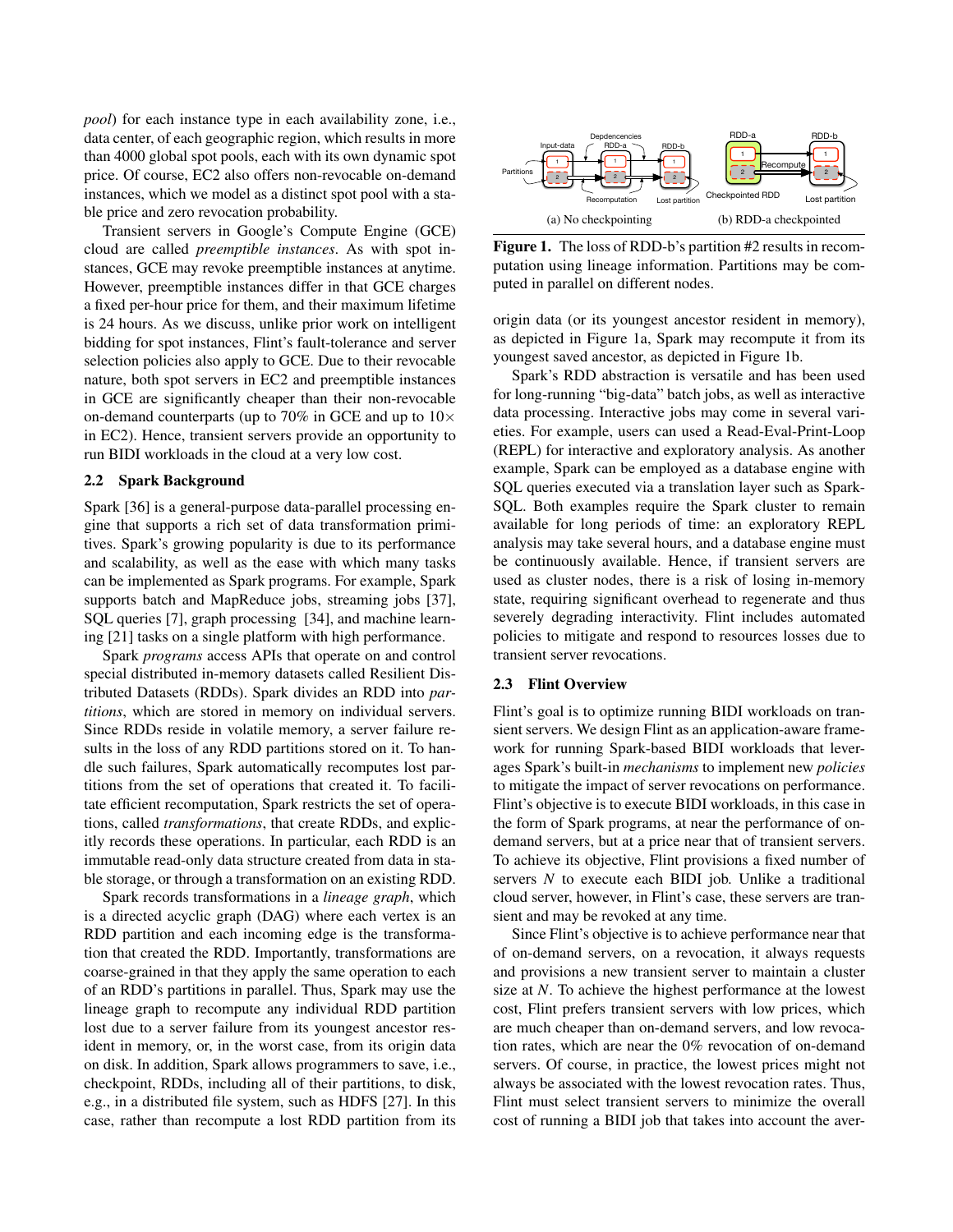

<span id="page-3-0"></span>Figure 2. Empirically obtained availability CDFs and MT-TFs of transient servers on Amazon EC2 and Google GCE.

age per-hour price of each transient server and the overhead of recomputing lost work based on the revocation rate.

As noted earlier, Spark exposes an interface to checkpoint RDD state to disk, but leaves it to the programmer to determine what RDDs to checkpoint, when, and how frequently. Flint exploits this flexibility to implement an intelligent, automated checkpointing strategy tailored for transient servers. While EC2 provides a two minute revocation warning, it is not sufficient to complete Spark checkpoints of arbitrary size and restarting from incomplete checkpoints is not safe. Google provides an even smaller warning of only 30 seconds. Thus, Flint does periodic checkpointing in advance so there is always some checkpoint of previous RDDs.

In general, the overhead of recomputing lost work due to a transient server revocation poses a challenging problem, since it requires Flint to balance the overhead of checkpointing RDDs with the time required to recompute them. At low revocation rates, checkpointing too frequently increases running time by introducing unnecessary checkpointing overhead, while similarly, at high revocation rates, checkpointing too rarely increases running time by causing significant recomputations. In addition, for *interactive* BIDI jobs, Flint must consider not only the overall cost of running a program to completion, but also the *latency* of completing each action within the program. For example, an interactive program might trade a small increase in overall cost (and running time) for a more consistent latency per action.

Finally, we structure Flint as a managed service that provisions and manages clusters on behalf of end-users executing BIDI jobs. As we discuss, Flint differs from EC2's Spark on Elastic MapReduce (Spark-EMR [\[2\]](#page-13-1)) which runs unmodified Spark. Unlike Spark-EMR in which users have to select transient servers and handle the effects of their revocations, Flint embeds policies and mechanisms for selecting transient servers based on their price/revocation characteristics (monitored in real-time), and determines when and how often to checkpoint RDDs.

# 3. Flint Design

Flint is an application-aware framework for executing BIDI jobs on transient cloud servers. Flint's current design supports Spark-based BIDI jobs, implements application-aware,

i.e., Spark-aware, policies for selecting and provisioning which transient servers to run on (based on their price and revocation rate characteristics), and determines when and how frequently to checkpoint application state, e.g., RDDs, based on expected transient server costs and revocation rates. To ensure transparency to end-users, Flint runs unmodified Spark programs. While Spark exposes a checkpointing interface for RDDs (via the checkpoint() operation), it requires the programmer to explicitly use it in Spark programs. In contrast, Flint automates the use of this checkpointing mechanism by intelligently determining what RDDs to checkpoint and how often to do so.

In addition, Flint's transient server selection policy runs as a separate node manager that monitors transient server characteristics, such as the recent spot price history for different instance types on EC2, to initially select transient servers for the cluster and to replace revoked transient servers while the program is running. We first discuss Flint's checkpointing and server selection policy for batch applications, and then extend it to support interactive applications.

#### 3.1 Batch Applications

For batch BIDI jobs, Flint's goal is to execute batch-oriented Spark programs with near the performance of on-demand servers, but at a cost near that of transient servers. In this case, Flint provisions a *homogeneous* cluster of transient servers for each user. Since all transient servers in the cluster are of the same type, and the same bid price is used to provision them, it follows that when the market-driven spot price rises above this bid price, *all* servers in the cluster will be simultaneously revoked. Flint's checkpointing policy, discussed below, is derived from this insight and is specifically designed to handle the case where all servers of a cluster are concurrently revoked. We then outline the optimal server selection policy for batch applications, which leverages our assumption above that all transient servers are homogeneous.

## 3.1.1 Checkpointing Policy

Running a batch-oriented Spark program on a homogeneous cluster of transient servers, where a revocation causes the entire cluster to be lost simultaneously, is analogous to a singlenode batch job that experiences a node failure—in both cases the job loses all of its compute resources. We adapt a wellknown result from the fault tolerance literature [\[12\]](#page-14-15) for deriving the optimal checkpointing interval for single node batch jobs for a given Mean-Time-to-Failure (MTTF). This optimal checkpointing interval minimizes the running time of a batch application when considering the rate of failures (or revocations), the overhead of checkpointing, and overhead of recomputation. Note that minimizing a batch application's running time also minimizes its cost on cloud platforms, since cost is structured as a price per unit time of use.

For a single-node batch job, running on a server with a given MTTF and a time to checkpoint  $\delta$ , a first-order approximation of the optimal checkpointing interval is  $\tau_{\text{opt}} \sim$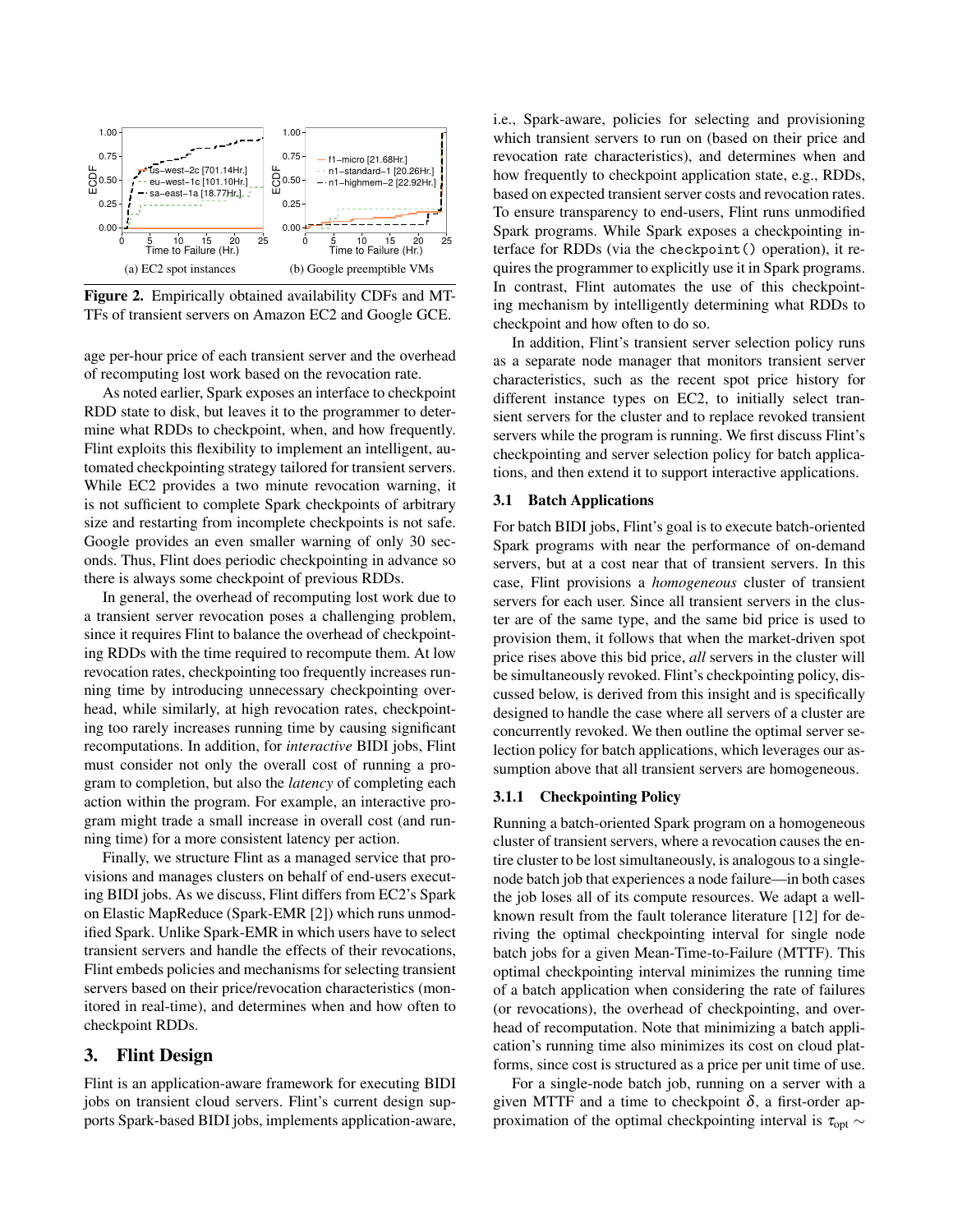$\sqrt{2 \cdot \delta} \cdot \text{MTTF}$  [\[12\]](#page-14-15). This approximation assumes the time to write the checkpoint is constant at all intervals and  $\delta \ll$ *MTTF*; if the MTTF is smaller than  $\delta$  then there is no guarantee the job will finish, as it will continue to fail before completing each checkpoint and not make forward progress. In Flint's case, the  $\delta \ll MTTF$  constraint holds, since  $\delta$  is on the order of minutes (to write RDD partitions of varying sizes to remote disk) and the MTTF for transient servers in EC2 and GCE is on the order of hours (see Figure [2\)](#page-3-0).

Note that in the single-node case, the optimal checkpointing interval depends only on the MTTF and the checkpointing time  $\delta$ , and not the running time of the job. In Flint's case, we can derive the expected MTTF of each type of transient servers on both EC2 and GCE. Since Amazon EC2 revokes spot instances whenever their spot price rises above a user's bid price, we can use historical prices for each instance type to estimate their MTTF for a given bid price. Amazon provides three months of price history for each spot market, and longer traces are available from third-party repositories [\[17\]](#page-14-16). While GCE does not expose a similar type of indirect information about revocation rates, we know that GCE always revokes a server within 24 hours of launching it. In addition, users may estimate the MTTF for a small cost by issuing requests for different server types and recording their time to revocation. We performed such measurements, and found that currently in GCE the MTTF is near 24 hours (see Figure [2\)](#page-3-0). In contrast, the MTTF varies much more widely between server types in EC2 due its dynamic pricing. For example, with a bid price equal to the on-demand price for the equivalent server, the MTTF ranges from 18–700 hours.

In addition to deriving the MTTF, Flint must also determine what in-memory state to checkpoint during each interval  $\tau$ , which dictates the checkpointing time  $\delta$ . Flint's checkpoint policy for batch applications is as follows.

## Policy 1: *Every* t *time units, checkpoint RDDs that are at the current frontier of the program's lineage graph.*

Thus, rather than checkpoint all state in the RDD cache on each server, which spans both memory and disk, every  $\tau$  time units, Flint only checkpoints each new RDD at the *frontier* of the lineage graph every interval. The frontier of the lineage graph includes the most recent RDDs for which all partitions have been computed, and whose dependencies have not been fully generated.

Thus, in the lineage graph, the frontier includes all RDDs that have no descendants, i.e., the current set of sink nodes in the graph. Note that although the complete lineage graph is not known *a priori* since it generates new RDDs and evolves dynamically as the program executes, the lineage graph's frontier is always well-known. Specifically, Flint signals that a checkpoint is due every interval  $\tau$ . After signaling, each new RDD generated at the frontier of its lineage graph is marked for checkpointing. Note that RDDs that are already (or are in the process of) being computed have no guarantee

of being in memory, and may require recomputation. Spark maintains a cache of RDD partitions on each server that swaps RDD partitions to and from disk based on their usage, and may delete RDD partitions if the cache becomes full.

Once each RDD at the frontier of each lineage graph has been checkpointed, Flint will not checkpoint any subsequent RDDs that are derived from them in the lineage graph until the next interval  $\tau$ . We assume here that the computation time for RDDs does not exceed the checkpointing interval  $\tau$ . Since most RDD transformations, such as map and filter, have narrow dependencies, the computation time for any single RDD is brief. However, we treat shuffle actions with wide dependencies as a special case, since each RDD partition that results from a shuffle depends on all partitions in the dependent RDD, resulting in a longer computation time. Because shuffles involve a larger amount of recomputation due to their wide dependencies, we checkpoint shuffle RDDs more frequently at an interval of  $\tau$  divided by the number of RDD partitions that are being shuffled *from*. If server revocations occur *during* a shuffle operation (which act as barriers), then it is possible that the other nodes might end up waiting until the shuffle data is recomputed, as in a bulk synchronous parallel system. In all other cases, the recomputation operation does not cause waiting.

Finally, unlike in the optimal formulation above, the number of RDDs and the time required to write them to disk, i.e., the checkpointing time, is not static, but dictated by each program. Thus, Flint maintains a current estimate of the checkpointing time  $\delta$  based on the time it takes to write all RDD partitions, which have a well-known size, in parallel to the distributed file system. As  $\delta$  changes, Flint dynamically updates the checkpointing interval  $\tau$  as the application executes. Although an accurate  $\delta$  estimate improves the accuracy of the checkpoint interval  $\tau$ , we note that  $\tau$  is proportional to the square root of  $\delta$ , which reduces estimation errors. More importantly, since we only checkpoint when RDDs are generated and not at arbitrary times, the system is not particularly sensitive to an accurate estimation of  $\tau$ .

Flint supports general Spark programs with arbitrary characteristics. Thus, Flint's dynamic checkpointing interval automatically adapts to the characteristics of the program, checkpointing more or less frequently as the overhead due to checkpointing falls and rises, respectively. Note that, since RDDs are read-only data structures, the checkpoint operation in Spark is asynchronous and does not strictly block the execution of other tasks. However, checkpointing tasks consume CPU and I/O resources that proportionally degrade the performance of other tasks run as part of a Spark program.

## 3.1.2 Server Selection Policy

Based on the checkpointing policy above, we can compute the expected percentage increase in running time for a Spark program when running on transient servers with different price and revocation rate characteristics. Our goal is to choose a single type of transient server that has the least in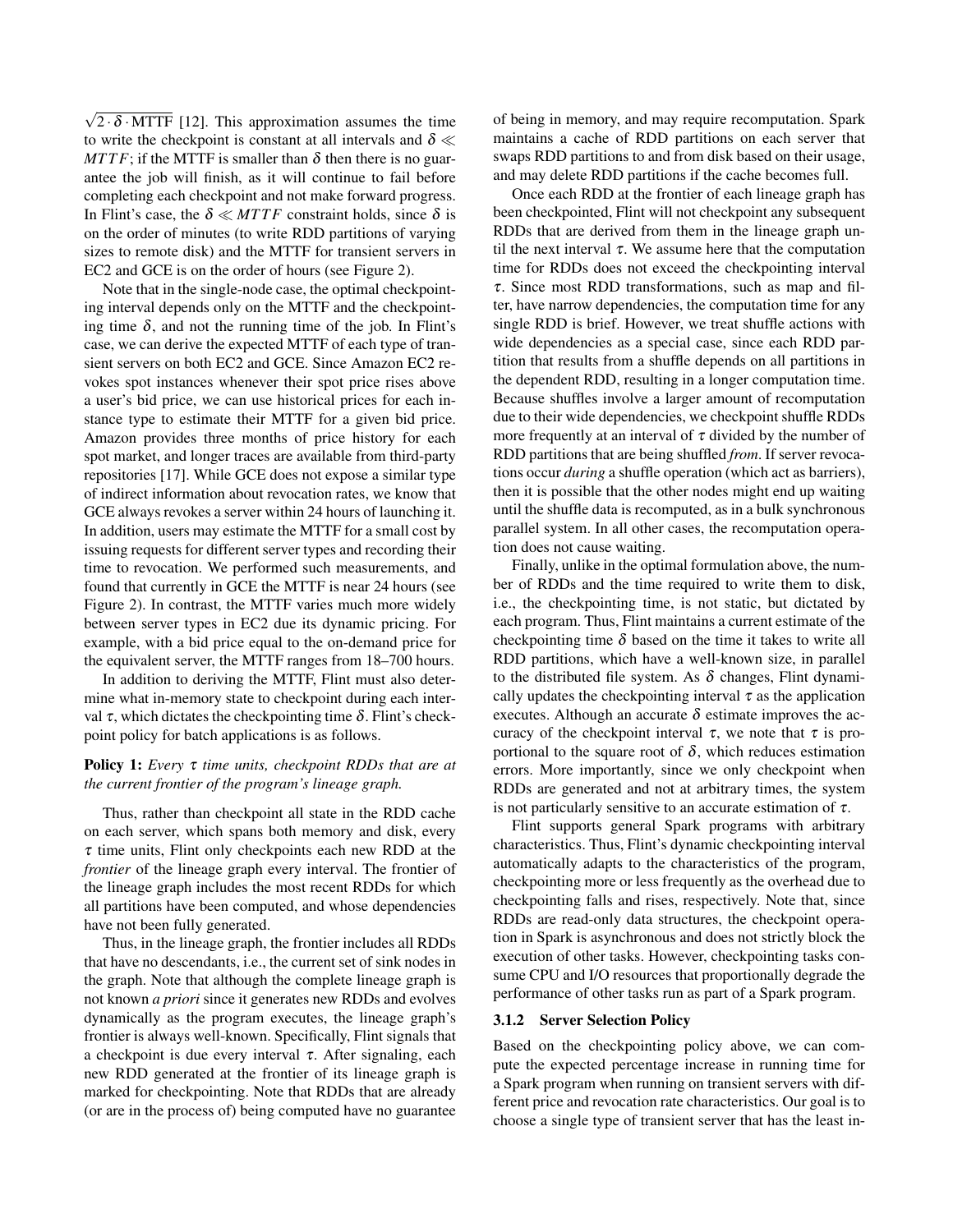crease in running time (and thus, the least cost) to provision a homogenous cluster to execute the program. Specifically, in the case of spot instances, for a market  $k$  with an  $MTTF_k$ based on the revocation rate at a certain bid price over the recent spot price history, the overall expected running time  $E[T_k]$  for the program with a running time of *T* without any revocations is as follows.

<span id="page-5-1"></span>
$$
E[T_k] = T + \frac{T}{\tau} * \delta + \frac{T}{MTTF_k} \left(\frac{\tau}{2} + r_d\right) \tag{1}
$$

The first term is the running time of the program without any revocations, the second term is the additional overhead over the running time of the program due to checkpointing, and the third term is the additional overhead over the running time *T* due to provisioning new replacement servers  $(r_d)$  and recomputing the lost work, assuming that revocations are uniformly distributed over the checkpointing interval  $\tau$ . The delay  $r_d$  for replacing a server is a constant for EC2, it is typically two minutes. Factoring out *T* yields,  $E[T_k] = T(1 + \frac{1}{\tau} * \delta + \frac{1}{MTTF_k}(\frac{\tau}{2} + r_d))$ . Thus, we only need to know  $\delta$  in addition to  $\hat{MTTF_k}$  to compute the percentage increase in running time on a market *k*. We conservatively estimate an initial  $\delta$  by assuming our Spark cluster is properly sized for the application, and derive  $\delta$  assuming that all memory is in use by active RDD partitions that must be checkpointed. We record the computation time for each RDD partition, and assume that the recomputation time for a partition will be the same as its initial computation time, given the same resources available. The immutable nature of RDDs, the lack of external state dependencies, and the static RDD dependency graph means that we can safely make this assumption.

Given  $E[T_k]$  above, if the average per-unit price of each market  $k$  is  $p_k$ , we can derive the expected cost simply as :

<span id="page-5-2"></span>
$$
E[C_k] = E[T_k] * p_k = T(1 + \frac{1}{\tau} * \delta + \frac{1}{MTTF_k} * \frac{\tau}{2}) * p_k \quad (2)
$$

Since *T* is a constant, minimizing  $E[C_k]$  requires choosing the market where the product of  $p_k$  and  $(1 + \frac{1}{\tau} * \delta + \frac{1}{MTTF_k} * \frac{\tau}{2})$  is minimized. To do so, Flint simply evaluates this product across all potential spot markets, and provisions all servers in the cluster from the market that yields the minimum overall cost. Of course, for each market, a different bid price yields a different  $MTTF_k$  and  $p_k$ . By default, Flint bids the equivalent on-demand price for all spot instances, as spot instances are cheaper if the spot price is less than the ondemand price. Note that we include on-demand instances as a spot market with an infinite MTTF (where checkpointing is not required). If the average price  $p_k$  exceeds the on-demand price, Flint transitions to using on-demand instances.

Note that, selecting servers from any other market than the one that yields the minimum overall cost will increase the overall cost for executing a batch application. Since batch applications are delay tolerant and are concerned with overall running time and cost, they can tolerate simultaneous revocations of all servers—the job can resume from a prior



<span id="page-5-0"></span>Figure 3. Simultaneous server revocations substantially increase running time if Spark runs out of available memory.

checkpoint. This insight enables us to model parallel Spark programs similarly to single-node batch applications. The performance characteristics under different number of simultaneous failures are shown in Section [5.3.](#page-10-0)

Restoration Policy. Whenever a revocation event occurs, Flint uses the same process as above to immediately select a new market to resume execution. When selecting a new market, Flint does not consider the market that experienced the revocation event, since the instantaneous price of that market has risen and the servers are not available. In addition, while Flint bases its selection on the average market price over a recent window, it does not consider markets with an instantaneous price that is not within a threshold percentage, e.g., 10%, of the average market price. In the worst case, where prices across all markets are high, Flint resumes execution on on-demand servers, which are non-revocable.

## 3.2 Interactive Applications

While large simultaneous revocations do not degrade the running time of batch applications (relative to the same number of individual revocations), they do degrade the response latency of interactive BIDI jobs. Large simultaneous server revocations result in the need to concurrently recompute many RDD partitions, creating contention for resources on the surviving servers, which must multiplex their current work with recomputing lost RDD partitions. In the worst case, if the RDD working set is larger than the available memory on the remaining servers, Spark must swap RDD partitions between memory and disk as necessary to execute each task. Figure [3](#page-5-0) shows the impact on performance under memory pressure due to large revocations. Such swapping increases the latency for interactive BIDI jobs.

Thus, applying the above policies designed for batch BIDI jobs to interactive ones will result in highly variable response latencies. Hence, rather than minimizing the expected cost and running time on transient servers, interactive BIDI jobs also value minimizing the variance between the maximum latency and the average latency of actions to provide more consistent performance, as opposed to excessively long latencies for some actions and short latencies for others. We can reduce this variance in latency by constructing a *heterogeneous* cluster for each interactive BIDI job—by mixing together different types of transient servers, e.g., from dif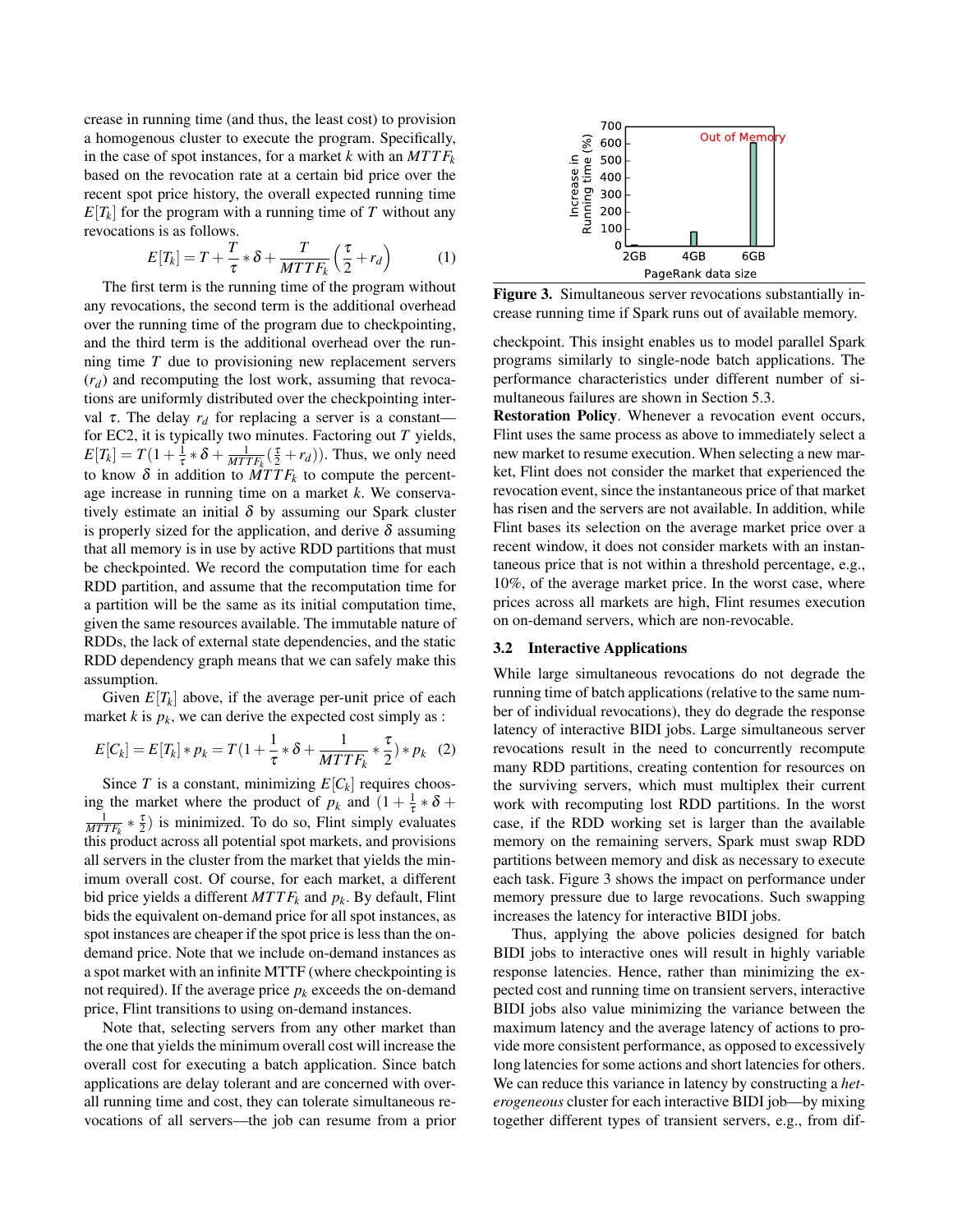ferent spot markets, in the same cluster. Assuming that the demand and supply dynamics, and hence spot prices, for different transient server types are uncorrelated, a price spike in one market is independent of others. Hence, the revocation of one type of transient server due to a price increase in its market is independent of others and the cluster will only lose a fraction of the servers on each revocation event. In this case, the Spark program will continue execution on the remaining nodes, albeit more slowly, and can resume normal execution after Flint restores the revoked nodes to the cluster. We describe this policy as follows.

Policy 2: *Reduce risk through diversification—choose transient servers of different types with uncorrelated prices to reduce the risk of simultaneous revocations.*

Figure [4](#page-6-0) shows that revocations on many (but not all) spot markets in EC2 are in fact independent and uncorrelated. However, as discussed above, selecting any market other than the one that minimizes the overall cost will increase the overall cost and running time of the application. Thus, even for interactive BIDI jobs, it is important to intelligently mix transient servers from different markets to reduce the variance in latency without significantly increasing the overall cost and running time of the application.

#### 3.2.1 Checkpointing Policy

Before discussing our selection policy for interactive applications, we must first determine the appropriate checkpointing policy. Of course, we could also reduce our variance in latency by checkpointing more frequently, and thus enabling recovery from each large revocation event by simply reading in the checkpointed state. However, checkpointing too frequently degrades the average case performance. Instead, we extend the same checkpointing policy as above, assuming that we equally divide our cluster of size *N* across transient servers selected from *m* markets. In this case, we must estimate the aggregate MTTF for the heterogeneous cluster by computing the harmonic mean of  $MTTF_1 \cdots MTTF_m$  of each individual server type within the cluster.

<span id="page-6-1"></span>
$$
MTTF = \frac{1}{\frac{1}{MTTF_1} + \dots + \frac{1}{MTTF_m}}
$$
(3)

Note that the aggregate MTTF will be smaller than the MTTF for each individual market, in that there will be more revocation events, but each one will only result in the revocation of *N/m* servers. Thus, our checkpointing interval above will decrease, causing more frequent checkpoints. However, the size of each revocation event will also decrease, compared to using a single market. If we assume the overhead of recomputation for a Spark program is linear in the number of revoked servers, then when using more markets, the overhead of recomputation due revocation events decreases, while the number of revocation events increases. This decrease in the recomputation overhead for each event tends to balance out the increased number of revocation events due



<span id="page-6-0"></span>Figure 4. Publicly available EC2 spot price traces show that prices (and hence revocations) are pairwise uncorrelated (shown by darker squares) for most pairs of markets.

to the lower MTTF, although we leave a formal proof of this property to future work.

# 3.2.2 Server Selection

To intelligently provision a heterogeneous cluster, we first construct a subset *L* of mutually uncorrelated markets among all the possible markets. We construct *L* for two reasons. First, published price histories show that revocations usually do not happen simultaneously in different spot markets (in Figure [4,](#page-6-0) darker squares indicate less correlated failures between any two markets). This observation confirms the feasibility of diversifying across markets to reduce concurrent revocation risk. Second, since there are potentially many markets to choose from—over 1000 markets in EC2's US-east region alone—constructing a smaller set of *L* markets prunes the search space. We greedily construct *L* by adding the most pairwise uncorrelated markets to *L*.

As before, we do not consider markets where the instantaneous risk of revocation is high, i.e., the spot price is not within some threshold of the average spot price. We then sort these candidate markets in order of their expected cost using the same approach as above for batch applications. After sorting the candidate markets, we greedily add markets to our set of selected markets *S* in order, as follows.

We first select the market that yields the minimum expected cost and then compute the expected variance in its running time based on the market's revocation rate. We compute the variance in the expected running time  $\sigma^2$  =  $E[T(S) - E[T(S)]^2 = E[T(S)^2] - E[T(S)]^2$  for a set of markets *S*, where servers are equally distributed among the markets in *S*. In Equation [1](#page-5-1) we have shown the scenario for a single market *k*; extending it to  $m = |S|$  markets yields:

$$
E[T(S)] = T + \frac{T}{\tau} * \delta + \frac{T}{MTTF(S)} \cdot \frac{1}{m} \cdot \left(\frac{\tau}{2} + r_d\right) \tag{4}
$$

With multiple independent markets, when one market fails, only 1*/m* fraction of the servers are lost (because they are equally distributed among all markets). Note that the MTTF for multiple markets above is given by Equation [3.](#page-6-1)

We then select the market with the next lowest cost, and equally divide our servers between the two markets. For the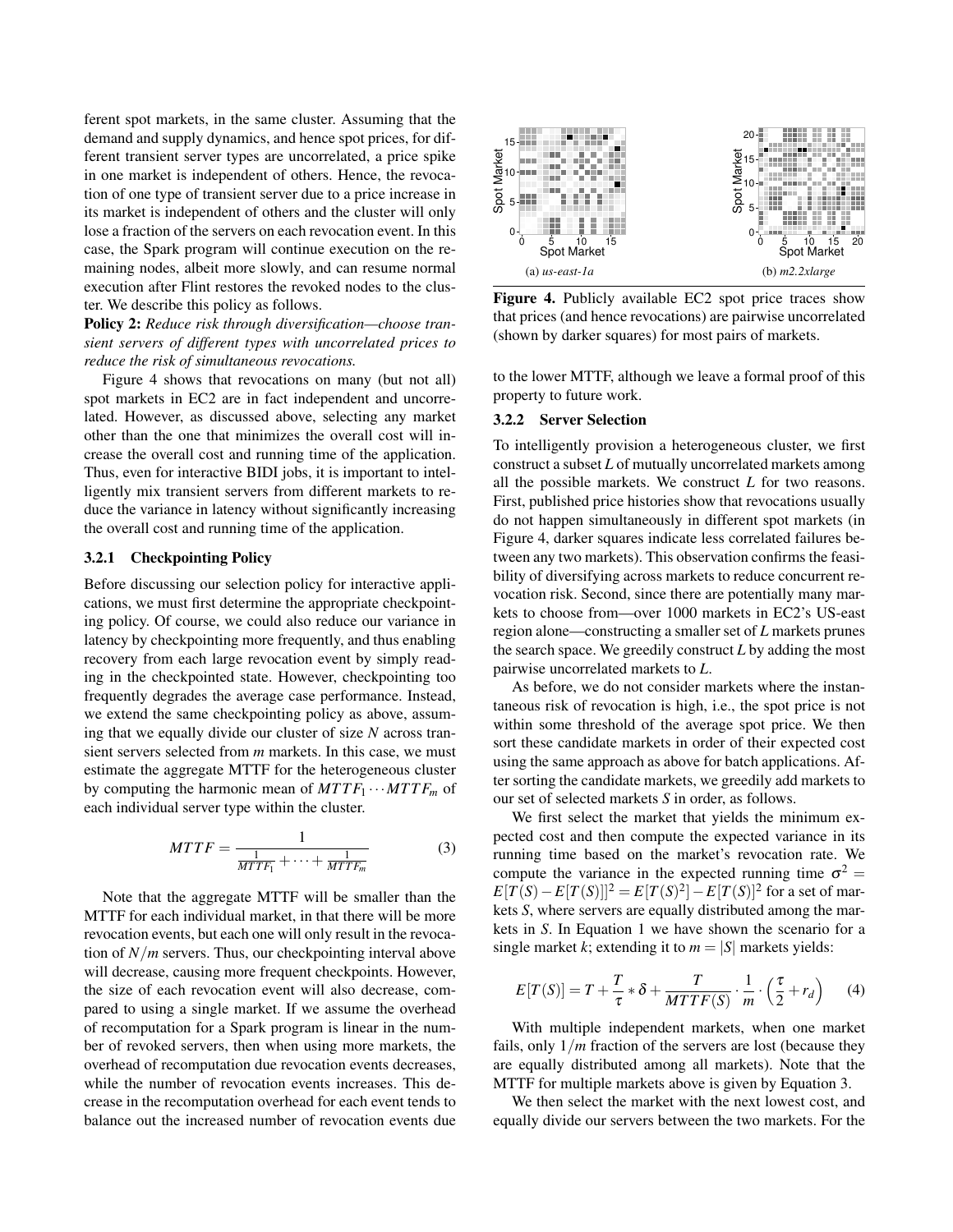mixed cluster, we again compute the expected variance in running time. If the expected variance is higher than the single market, we stop and do not add the second market; if the expected variance is lower, we evaluate the expected variance from dividing the servers among the three lowest cost markets. We continue adding markets until adding an additional market does not decrease the variance in running time. We also stop if the expected cost ever rises above the expected cost of running the application on on-demand servers. As shown in our evaluation, the result of this server selection algorithm is a mix of servers from different markets that decrease the variance in running time, providing consistent response latency, without significantly increasing the cost relative to the optimal cost in the batch case.

Restoration Policy. In addition to determining the initial mix of servers from different markets for the cluster, Flint must also replace a set of revoked instances from a particular market with instances from another market. To do so, Flint simply replaces these revoked instances with instances from the lowest-cost unused market in set *L*. As above, Flint does not consider markets with instantaneous prices that are significantly higher than their average price.

Bidding Policy. Flint uses a simple bidding policy to place bids for each spot server—we bid the on-demand price. Bidding in the current EC2 spot market has only a negligible effect on the average cost and the MTTF—these metrics stay the same for a very large range of bids. In Figure [11,](#page-12-0) which shows the expected costs for three instance types, we can see that the range of bids for which the cost remains unaffected is quite large. For example, bidding anywhere from 0.5 to  $2 \times$  the on-demand price for the m2.2xlarge instance type yields the same cost. For all three types shown in the figure, the on-demand price is inside the wide range that yields the minimum price. Our simple bidding policy is thus motivated by the insensitivity of expected cost and MTTF on the bid [\[25\]](#page-14-17), as well as a focus on systems mechanisms to handle spot revocations which can work even in environments where no bidding mechanisms apply, as in the case of GCE Preemptible Instances, which have a fixed price.

If market characteristics were to change, a modification to the simple bidding strategy might be necessary. Since Amazon provides up to three months of price history, the empirical relation between bids and the average price and MT-TFs can be used to select bids that will minimize the expected cost using Equation [2.](#page-5-2) A similar approach can be found in [\[26,](#page-14-1) [25\]](#page-14-17). Lastly, we bid the same price for all the instances in a given market. However, a more sophisticated policy could stratify the bids within a market such that instances with different bid prices fail at different times. However, stratifying bids is not currently effective, as price spikes in the current spot markets are large and cause servers with a wide range of bids to all fail simultaneously [\[26\]](#page-14-1).

Arbitrage. Flint reduces costs by using low-cost spot instances and spreads revocation risks by exploiting the uncor-



<span id="page-7-0"></span>Figure 5. Flint architecture and system components.

related prices across different spot instance markets. A concern is that neither of these characteristics of the spot markets might hold if systems such as Flint gain in popularity and the demand for spot instances increases. This increased demand might drive up market prices and volatility, causing the cost savings of spot servers to vanish. However, we believe that as infrastructure clouds continue to grow and add capacity, the surplus capacity (which is sold as spot servers) would also grow, such that the increase in demand would be matched by an increase in supply. Furthermore, systems like Flint only represent a small portion of users of the spot market: other users and systems utilize spot instances in different ways and have different spot instance demand characteristics. A more detailed analysis of the second-order market effects and other "game-theoretic" analysis is outside the scope of this paper, and we assume that the large numbers and sizes of the spot market will absorb the effects of the arbitrage opportunities Flint exploits.

# 4. Flint Implementation

We implemented a Flint prototype based on Spark 1.3.1 in about 3000 lines of Scala and Python. The prototype includes the policies for batch and interactive Spark applications from the previous section. Users interact with Flint via the command-line to submit, monitor, and interact with their Spark programs. Flint's implementation is split into two main components: a node manager that interfaces with Mesos and EC2, and implements the server selection policy, as well as a fault-tolerance manager embedded in Spark that implements the checkpointing policy (Figure [5\)](#page-7-0). Our implementation primarily integrates with EC2 and supports spot instances. However, our approach is compatible with GCE, which offers transient servers at a fixed price per unit time.

To implement the server selection policy, the node manager accepts user requests for Spark clusters of size *N* to run their application, and selects the specific spot market(s) to provision the servers. To implement the batch and interactive server selection policy, the node manager monitors the real-time spot price in each EC2 spot market and maintains each market's historical average spot price and revocation rate (and MTTF) over a recent time window, e.g., the past week. The node manager acquires one or more servers in a particular market by placing a bid for them in the spot market at the on-demand price via EC2's REST API. Each Spark cluster in Flint runs in its own Virtual Private Cloud (VPC) that is isolated from other users. Flint launches the instances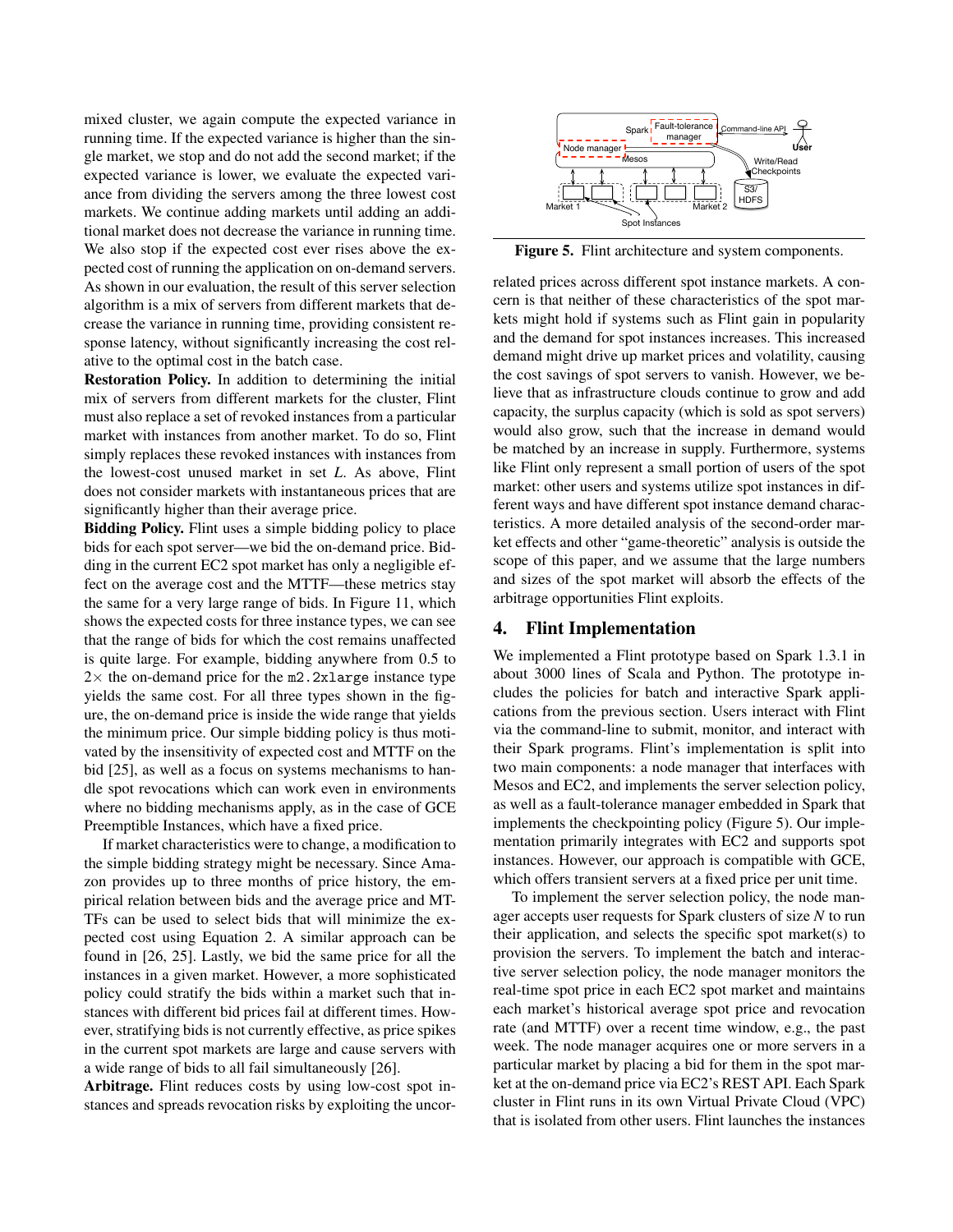with its own customized disk image, e.g., an Amazon Machine Image (AMI), which contains a pre-configured version of a Spark master and worker. After the initial setup, Flint provides users with a web interface, as well as SSH connectivity, to the master and worker nodes to monitor job progress and use Spark interactively via the Spark shell.

Flint's fault-tolerance manager is written as a core Spark component so it may interact with Spark's internal APIs for scheduling, RDD creation, and checkpointing. The faulttolerance manager monitors the set of RDDs at the frontier of the lineage chain, checkpoints them to stable storage every interval  $\tau$ , and updates  $\delta$  and  $\tau$  as new RDDs are created. To compute  $\tau$ , the fault-tolerance manager must interact with the node manager to retrieve the MTTF of each server in the cluster. To implement the checkpointing interval, the faulttolerance manager maintains an internal timer for  $\tau$ , and marks the first RDD in the queue from each active stage after the timer expires for checkpointing. If Flint marks an RDD for checkpointing, it checkpoints each individual partition of that RDD. To support automated checkpointing, we modify Spark's existing checkpointing implementation to enable fine-grained partition-level checkpointing. In Flint, once a task finishes computing its partition, it notifies Spark's DAG scheduler, which then invokes the fault-tolerance manager to check if it has marked the corresponding RDD for checkpointing. If so, it creates a new checkpointing task, which handles the asynchronous checkpoint write operation.

Checkpoint Garbage Collection. We have also implemented a garbage collector for checkpointed RDDs to reduce storage requirements. Checkpointing an RDD terminates its lineage graph and its ancestor RDDs are no longer "reachable." Checkpoints for these unreachable RDDs are redundant and thus periodically removed. Lastly, to mitigate the impact of spot instance revocations, the node manager monitors the 120 second spot termination warning provided by EC2's /spot/termination-time API. If Flint detects a warning on any worker, it immediately triggers the market selection on the node manager which selects and requests replacement instances. As part of this notification, the faulttolerance manager informs the node manager of the most current values for  $\delta$  and  $\tau$  based on the collective size of the RDDs at the frontier of the lineage chain. The node manager needs these values to execute its server selection policy to replace revoked servers.

Checkpoint Storage. Flint stores all partition checkpoints that belong to a single RDD inside the same directory on HDFS. On recovery, we first check if the partition exists in the corresponding directory before any starting any RDD (re)computation. We use Elastic Block Store (EBS) volumes and treat them as durable storage. Using EBS instead of local, on-node storage has several advantages. Data on local disks is lost upon revocation, and a revocation event can cause the data loss such that HDFS cannot recover even using 3-way replication. In addition, the amount of local storage in EC2 is limited, e.g., 10GB on most nodes. However, unlike local storage which is free, there is an extra cost for EBS volumes which depends on their size and I/O rate. Because we use EBS to only store checkpoints, which we frequently garbage collect, the EBS disk size required is small. In addition, the I/O rate is limited as Flint judiciously regulates checkpointing frequency. We use the two minute revocation warning to pause all nodes, flush data, and cleanly unmount all EBS volumes. After revocation, we first let HDFS recover the missing chunks. If that fails for any reason, since the data on EBS volumes persists even after revocations, we copy all the data from the EBS volumes to the newly launched instances [\[5\]](#page-13-2).

The SSD EBS volumes which Flint uses are currently charged \$0.10 per GB per month by Amazon. Because Flint provides Spark as a managed service, these EBS volumes are reused among jobs, and the EBS costs are thus amortized. EBS volumes required for storing Flint checkpoints cost about 1-2% of on-demand instances, adding an overhead of about 10-20% to the final cost using spot instances. A more detailed cost analysis and breakdown of storage is presented in Section [5.](#page-8-0) We are not constrained in the choice of checkpoint storage and there are other options that are feasible as well. For example, Amazon's S3 object store is about 20 times cheaper than EBS, and is a viable option for reducing storage costs, albeit at worse read/write performance. Amazon's Elastic MapReduce File System (EM-RFS [\[2\]](#page-13-1)) uses a combination of S3 and DynamoDB database for low-cost storage for Spark. A similar storage configuration can be used for storing Flint checkpoints at low cost.

# <span id="page-8-0"></span>5. Experimental Evaluation

We conducted our experiments by running popular Spark programs on Amazon EC2 to quantify Flint's performance and cost benefits for both batch and interactive BIDI workloads. We run all experiments on a Spark cluster of 10 r3.large instances in EC2's US-East region. Each r3.large instance has 2 VCPUs, 15GB memory, and 32GB of local SSD storage. We use persistent network-attached disk volumes from Amazon's Elastic Block Store (EBS) to set up the HDFS filesystem (with a replication factor of three) and use it to store RDD checkpoints.

Our evaluation includes systems experiments using our Flint prototype to evaluate the effect of recomputation and checkpointing on real Spark applications, as well as simulation experiments to examine the cost and performance characteristics of Flint over long periods under realistic market conditions. We use a range of batch and interactive workloads in our evaluation, as described below. The input data sizes for each workload listed below were carefully chosen to max out the total cluster memory used by intermediate RDDs and to ensure stable Spark behaviour even under node revocations.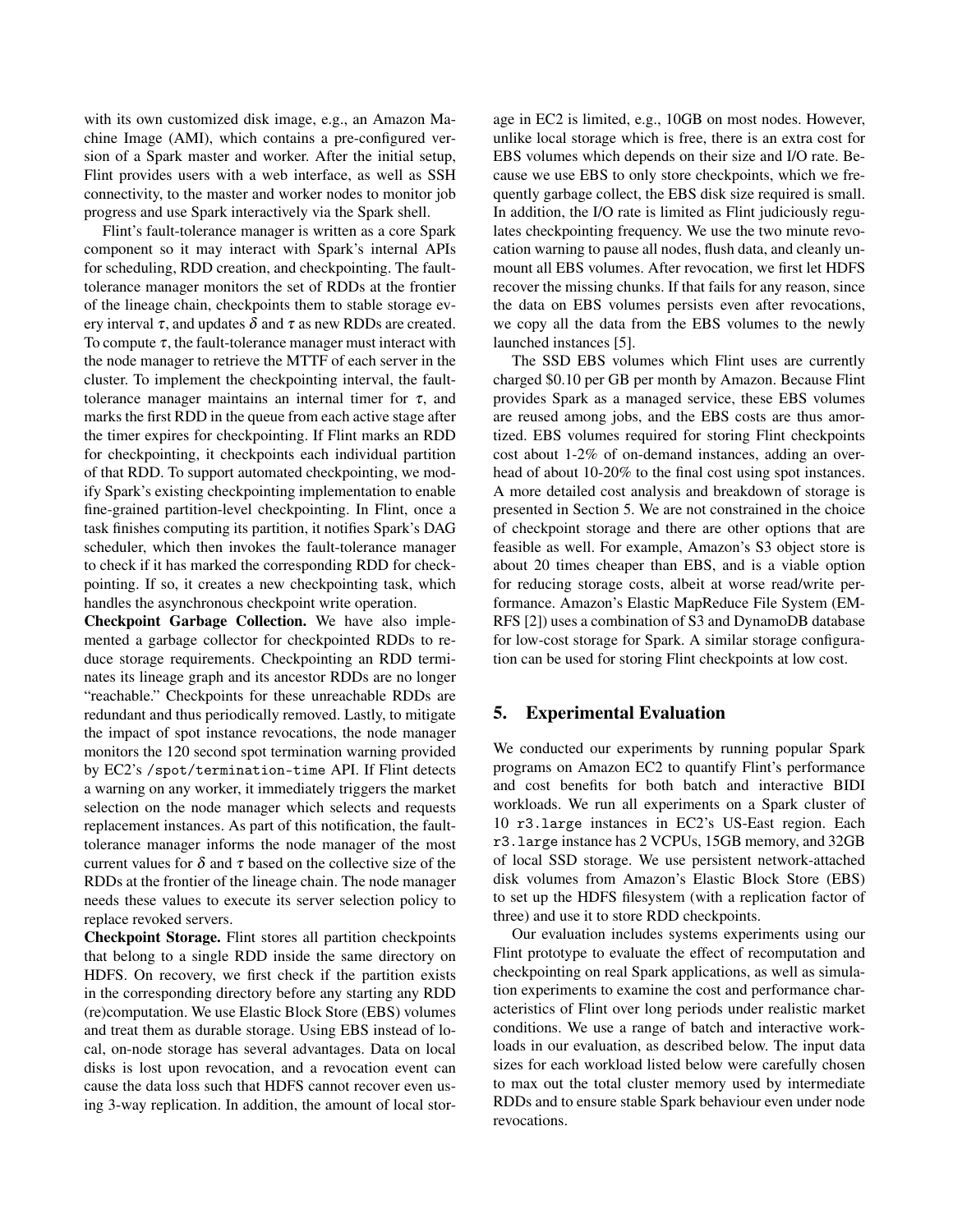<span id="page-9-0"></span>

<span id="page-9-1"></span>Figure 6. Performance overhead of system- and application-level checkpointing.

## 5.1 Workloads

PageRank. PageRank is a graph-processing workload that computes the rank of each page in a web graph iteratively based on the rank of the pages that link to it. PageRank is a good candidate for evaluating our checkpointing policy, since it creates a large number of RDDs—proportional to the number of vertices in the graph—and involves a large number of shuffle operations. We use the optimized PageRank implementation from Spark's graphx library. For our experiments, we use the Live Journal [\[3\]](#page-13-3) dataset of size 2GB.

KMeans Clustering. KMeans is a clustering algorithm that partitions data points into *k* clusters with the nearest mean. We use KMeans clustering as an example of a computeintensive application: it consists of applying a series of narrow dependencies to an RDD and then a large shuffle operation per iteration. We use the optimized implementation from Spark's mllib.DenseKMeans library with a randomly generated dataset of size 16GB. KMeans is a prototypical example of a iterative machine learning technique.

Alternating Least Squares. Alternating Least Squares (ALS) is a linear regression model that fits a set of data points to a function with the minimum sum of squared errors between the model and the data points. ALS's RDD lineage graph is similar in structure to KMeans. However, ALS is more shuffle-intensive where each transformation takes more time than with KMeans. We use Spark's mllib.MovieLensALS implementation on a 10GB dataset. TPC-H. We use Spark as an in-memory database server that services clients issuing SQL queries from the TPC-H database benchmark with a data size of 10GB [\[4\]](#page-13-4). Since TPC-H queries are data-intensive, to accelerate query execution, Flint de-serializes and re-partitions the raw files stored on disk first and then persists them in memory as RDDs. Each time a new query arrives, Flint executes it using inmemory data rather than loading the data from disk again. TPC-H is an interactive workload where the query response latency is the primary metric, rather than the running time. The workload is shuffle- and join-intensive, as many SQL queries translate to shuffle and join operations on RDDs.

# 5.2 Quantifying the Checkpointing Overhead

We first verify and quantify the overhead due to checkpointing RDDs in Flint and compare it with both the perfor-

<span id="page-9-2"></span>

<span id="page-9-3"></span>Figure 7. Recomputation of lost RDD partitions due to a single revocation causes a 50-90% increase in running time.

mance of running on on-demand servers without checkpointing, and with a systems-level checkpointing approach. The overhead due to checkpointing dictates how close Flint's performance on transient servers comes to the performance of on-demand servers. For these experiments, we use a relatively low MTTF of 50 hours to highlight the checkpointing overhead—the MTTFs in current EC2 spot markets range from 20 to 2000 hours.

We first measure the checkpointing overhead for three batch workloads when the MTTF is equal to 50 hours using Flint's intelligent checkpointing algorithm. As Figure [6a](#page-9-0) shows, the performance overhead due to checkpointing, as percentage increase in running time, for all three batch applications is small, ranging from 2% to 10%. Of these three applications, ALS has the largest collective set of RDDs and hence also has the highest checkpointing overhead. Due to the larger data sizes and higher network utilization (the most constrained and bottlenecked resource for Flint), the checkpointing overhead for ALS is also the highest.

Next, we compare the performance overhead of Flint's intelligent application-level checkpointing with a systemslevel approach using the same checkpointing frequency. A systems-level distributed checkpointing approach must checkpoint the entire memory state of each Spark worker, including all active RDDs, cached RDDs, shuffle buffers etc. In contrast, by checkpointing only the frontier of the RDD lineage graph from within the application, Flint can avoid checkpointing stale application state or unnecessary system state. As shown in Figure [6b,](#page-9-1) the systems-level approach increases the running time by 50% compared to our application-level approach that only checkpoints selective RDDs. The result demonstrates the benefit of leveraging fault-tolerance mechanisms that are already embedded into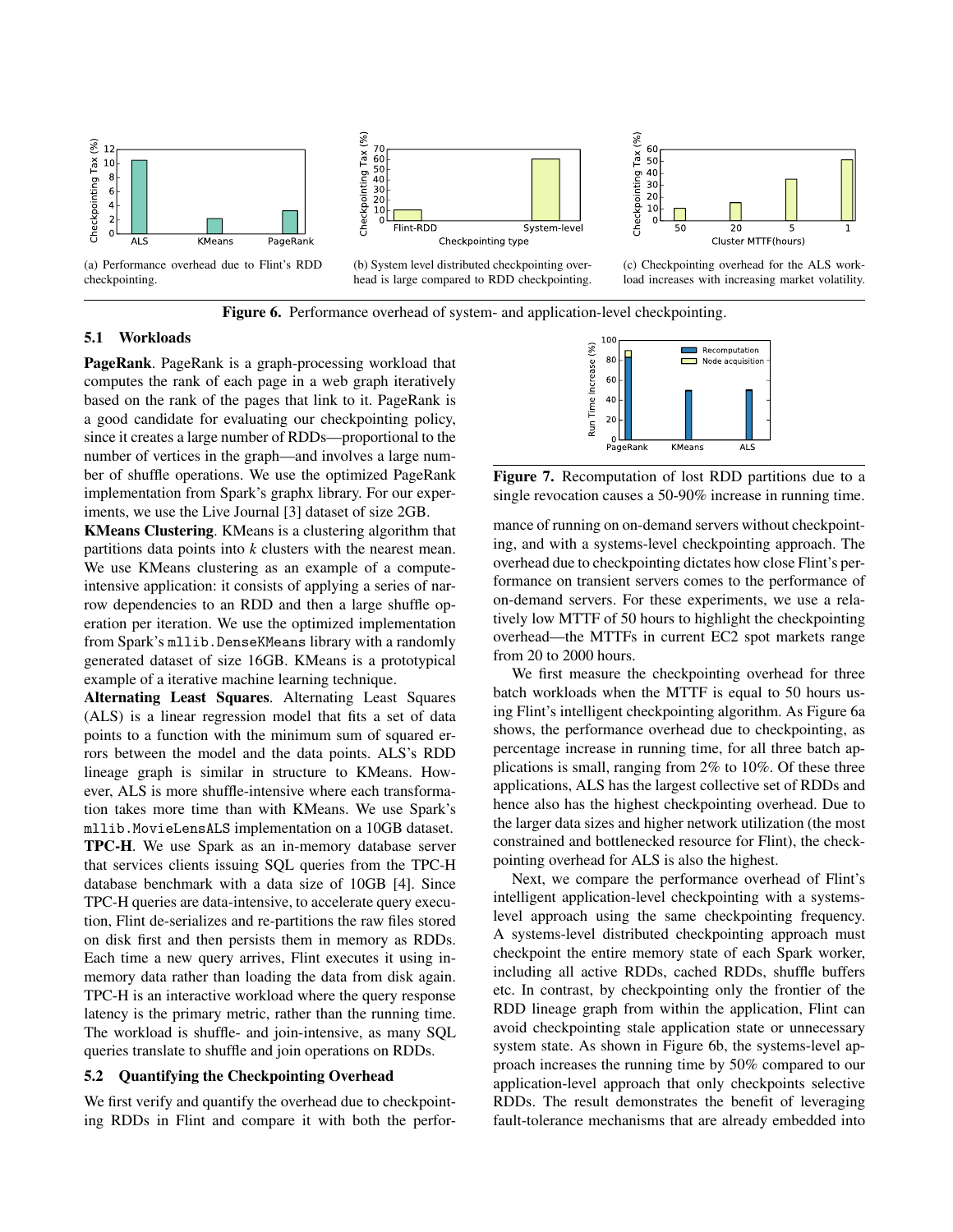data-parallel frameworks for high failure-rate environments like transient servers.

Last, we measure the change in checkpointing overhead when running the ALS workload on transient servers with varying volatility. Figure [6c](#page-9-2) shows that, as expected, the checkpointing overhead increases as the transient servers become more volatile (with a higher revocation rate and a lower MTTF). With a highly volatile market, where the MTTF is 1 hour, Flint's checkpointing overhead increases from 10% to 50% of the application's typical running time. This result represents an upper bound on Flint's checkpointing overhead, since any further increase in the checkpointing overhead will exceed the RDD recomputation time.

Spreading the application nodes across multiple availability zones also does not seem to hurt application performance significantly. We found no noticeable decrease in the performance of KMeans, and only a 7% degradation for the ALS workload. While the inter-availability zone network latencies are certainly much higher compared to within a zone, we conjecture that the large sized checkpoint writes are bandwidth-sensitive and not latency-sensitive, and multiple availability zones can thus be used without a large performance penalty.

Result: *Flint's checkpointing overhead is low, increasing application running time between 2 and 10% even with relatively low MTTF values. In addition, even for extremely volatile markets, Flint's checkpointing overhead increases running time by less than 50%. Further, Flint's applicationlevel approach significantly reduces the overhead relative to systems-level checkpointing (from a 50% increase in running time to a 10% increase in running time for ALS).*

## <span id="page-10-0"></span>5.3 Impact of Server Revocations

We now consider various transient server revocation scenarios and system configurations to demonstrate their impact on running time. We are interested in evaluating the overhead of recomputation triggered by server revocations. In all the experiments, revoked servers are replaced by new transient spot servers, such that Flint maintains a cluster size of ten.

Figure [7](#page-9-3) shows the performance impact of a single server revocation out of a cluster of size ten without Flint's intelligent checkpointing policy. The figure illustrates that a single revocation can cause running time to increase sharply, up to 90% in the case of PageRank. Since Flint immediately replaces any revoked server, the increase in running time is due to two factors: i) recomputing RDD partitions lost due to the revocation and ii) the time to acquire replacement servers. For PageRank, the time to acquire a new server contributes 5% of the increase in running time with the rest of the increase coming from recomputing RDDs. For the other two applications, which have longer running times, the time to acquire replacement servers is negligible, and all of the increase is due to recomputing lost RDDs.

We also evaluate the impact of the number of concurrent revocations on performance. Figure [8](#page-11-0) shows the total running time for the three batch applications when varying the number of concurrent server revocations without checkpointing. Here, a value of zero represents the baseline case with no failures. Figure [8](#page-11-0) shows that application running time increases as the number of concurrent revocations increases, by up to 100%. The large overhead is due to the recomputation of lost RDD partitions, as well as their recursive dependencies. The graph also shows that running time is not strictly a linear function of the number of concurrent revocations: the impact on performance decreases with each additional revocation. Thus, for batch jobs, Flint's approach of using only a single market where all transient servers are concurrently revoked incurs less overhead than spreading servers across multiple markets with more frequent, but smaller, revocation events.

Result: *Without checkpointing, recomputation due to revocation of even a few servers, causes a significant increase in running time and cost. The impact on running time for batch applications tends to decrease as the size of the revocation event increases, which supports Flint's batch checkpointing policy for that selects spot instances from the same market*.

Figure [8](#page-11-0) also compares the running time with and without Flint's checkpointing policy as the size of the revocation events increase. Since checkpointing bounds the amount of recomputation, the running time with checkpointing is significantly smaller than the recomputation-only configuration for all the three workloads. For PageRank(Figure [8a\)](#page-11-1), checkpointing is particularly beneficial—periodically saving the shuffle output drastically reduces and bounds the recomputation required on a revocation. Similarly, checkpointing the RDDs in KMeans (Figure [8c\)](#page-11-2) bounds the performance degradation when moving from 5 to 10 simultaneous failures. Further, the sublinear relationship between the size of the revocation event and the running time is even stronger when using checkpointing. That is, as the size of the revocation event increases, with checkpointing, the increase in running time flattens out, reflecting the bound on performance degradation due to checkpointing. Of course, with no revocation events, applying the checkpointing policy slightly increases running time due to the overhead of checkpointing, although this increase is not significant.

So far we have evaluated Flint's performance on a cluster with ten machines. As cluster size grows, the system scalability is governed by the scalability of the underlying Spark engine, as well as the checkpoint storage backend (HDFS in our case). Flint's policies for market selection are applicable when an application starts and after revocation events and thus incur little run-time overhead. Both Spark and HDFS have been known to scale well to cluster sizes in the hundreds of nodes [\[6\]](#page-13-5). However, we leave a more detailed analysis of Flint on larger cluster sizes to future work.

Result: *Flint's checkpointing policy significantly reduces the increase in running time due to revocations, by 15-100% for our three representative batch applications*.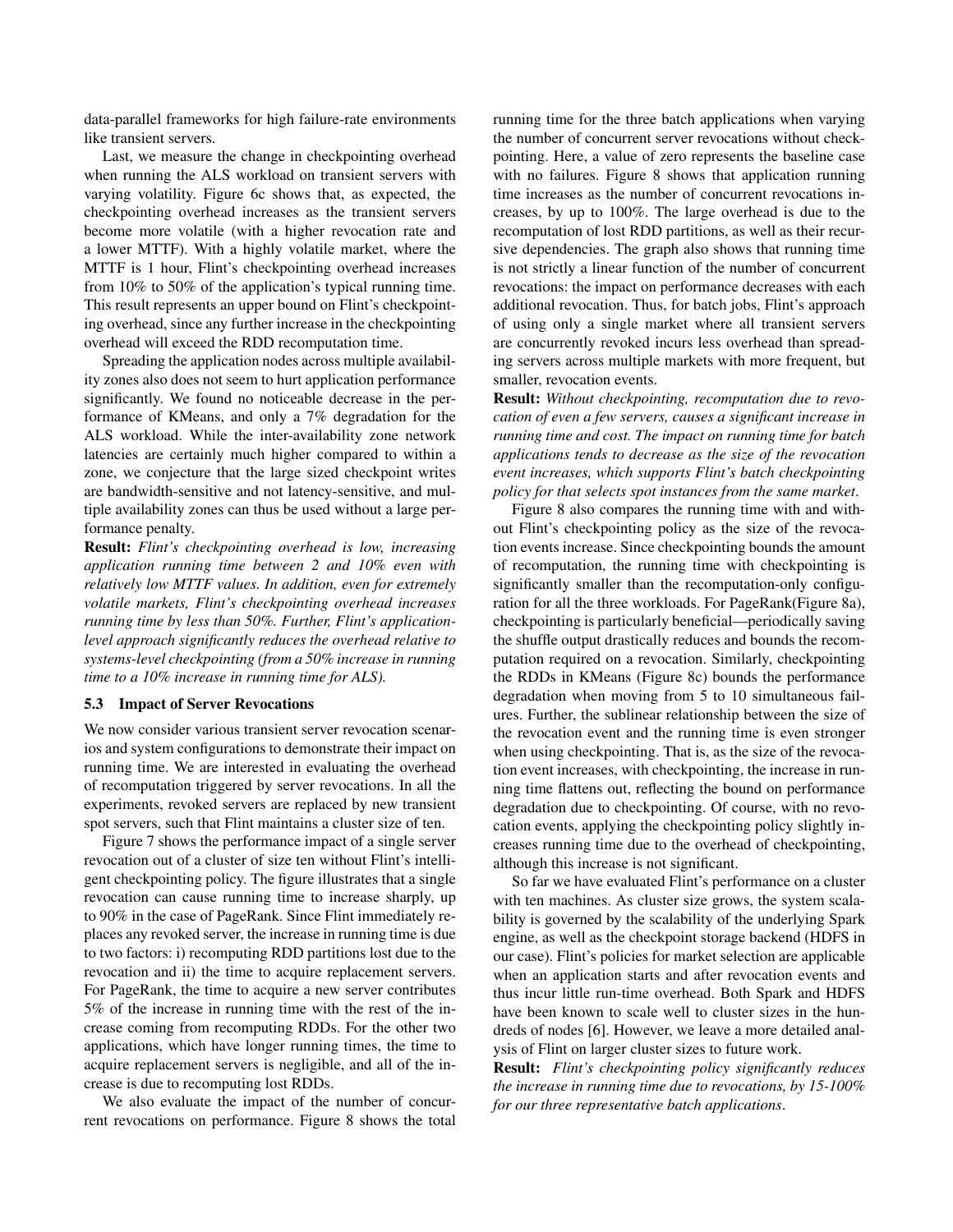<span id="page-11-1"></span>

<span id="page-11-0"></span>Figure 8. Application running times under various failure scenarios with and without checkpointing. Applications are running on a cluster of size ten. Zero indicates the baseline case of no failures.



<span id="page-11-3"></span>**Figure 9.** Flint's interactive mode results in  $10\n-20\times$  improvement in TPC-H response times during failures.

## 5.4 Support for Interactive Workloads

Checkpointing is even more essential for interactive applications. Figure [9](#page-11-3) shows the response time of two queries query three and query one of TPC-H—with and without revocations. In this case, our revocation scenario is either all ten servers are concurrently revoked (when using either recomputation without checkpointing or Flint's batch checkpointing policy), or a single server is revoked ten times (when using Flint's interactive policies).

Without revocations, the checkpointing overhead for Flint's batch and interactive modes is low (~10%). The response time without revocations is low for all three of our policies: recomputation without checkpointing, Flint's batch checkpointing policy, and Flint's interactive checkpointing policy. For a small query, the latency is a few seconds, and for a larger query, the latency remains less than ten seconds. However, with revocations, the response time rises substantially to 400-500 seconds for both query types without any checkpointing. The rise occurs because recomputing the RDDs lost due to revocation requires re-fetching the input data from Amazon's S3 storage service, and then again re-partitioning and de-serializing the data.

Using Flint's batch checkpointing policy, the response time reduces by a factor of  $4 \times$ . In addition, using Flint's interactive checkpointing policy, which is explicitly designed to trade-off cost for interactive performance, reduces the response time even further: from 100-150 seconds with the batch checkpointing policy to 28-55 seconds with the interactive checkpointing policy. This additional reduction  $(3 \times)$ in the response time is due to the interactive checkpointing policy and the market selection that mixes different types of

<span id="page-11-4"></span><span id="page-11-2"></span>

<span id="page-11-5"></span>Figure 10. Flint's increase in running time compared to using on-demand servers is small in today's spot market, and is low even for highly volatile markets equivalent to GCE.

servers in the same cluster. Flint's batch policies select markets to minimize the expected cost, while Flint's interactive policy also considers the variance in response time when selecting markets. This experiment demonstrates the benefit of considering response time.

Result: *Flint's checkpointing and server selection policies decrease the response time of interactive workloads by an order of magnitude (* $\sim$ *10* $\times$ ). Flint's interactive policy results *in lower response times than its batch policy, since it spreads risk by mixing transient servers from different markets.*

## 5.5 Cost-Performance Tradeoff

To quantify the impact of Flint on cost and performance, we use traces of EC2 spot prices from January to June 2015. We also use empirically collected availability statistics for over 100 GCE Preemptible Instances that we requested and were revoked over a one month period in August 2015. In addition to examining Flint's cost and performance on real data, we also present results on synthetic data with lower MTTFs to demonstrate Flint's performance under extreme conditions, i.e., with high market volatility. For these experiments, we simulate the performance of a canonical program that checkpoints 4GB RDD partitions every interval.

We first demonstrate the decrease in running time as the MTTF of the transient servers increases. As shown in Figure [10a,](#page-11-4) once the MTTF extends beyond twenty hours, Flint's increase in running time is less than 10% compared to using on-demand servers. Since MTTFs of twenty hours are on the lower end for EC2 spot markets (assuming a bid equal to the on-demand price), Flint's performance on transient servers will be on par with on-demand servers. Figure [10b](#page-11-5) quantifies this performance by showing the increase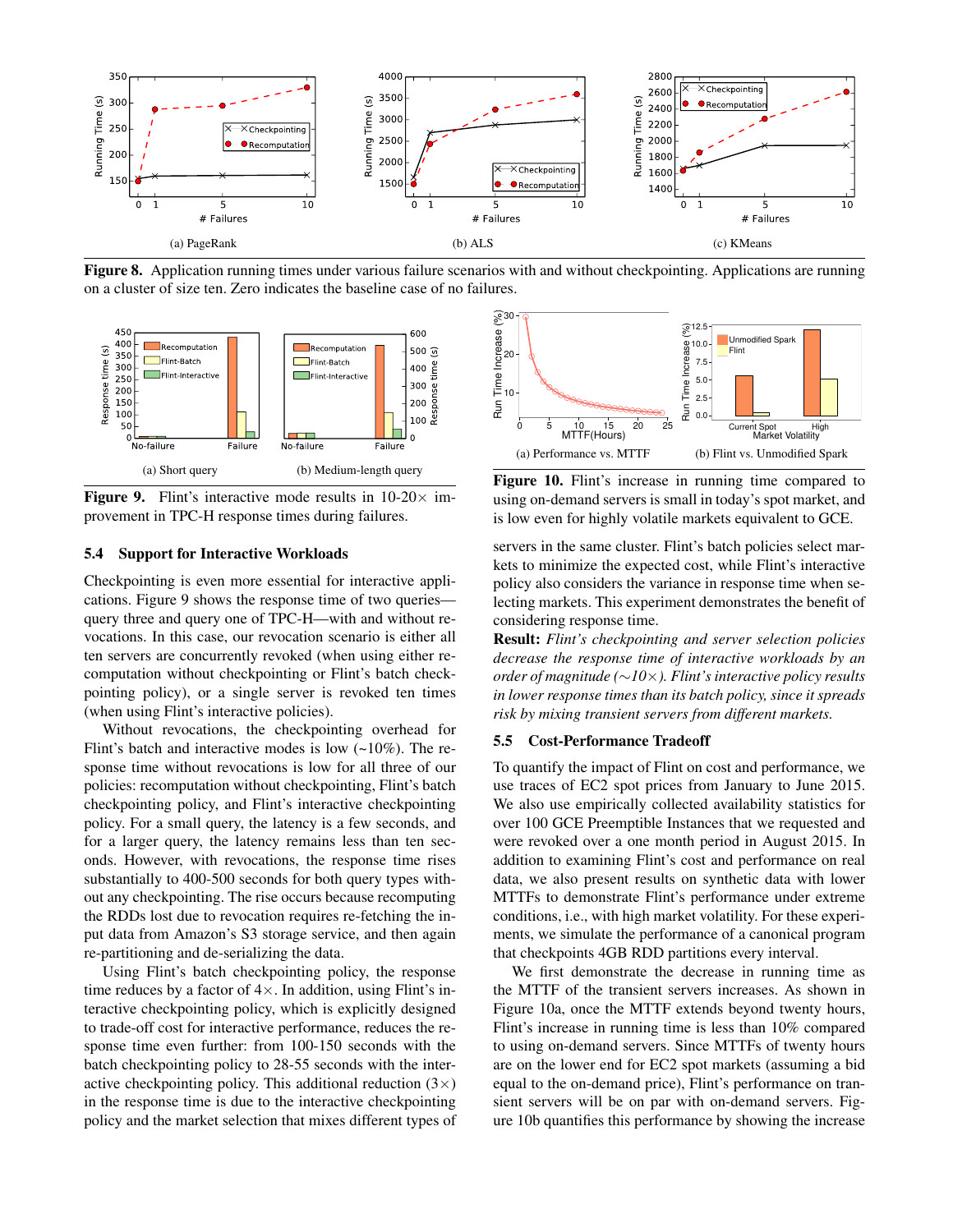

<span id="page-12-1"></span><span id="page-12-0"></span>Figure 11. Flint determines the bid for each market based on our expected cost model. Flint is able to run both batch and interactive applications at 10% of the on-demand cost.

in running time when using Flint on spot instances compared to using on-demand servers. The graph shows that in the current spot market there is little increase  $\left( \langle 1\% \rangle \right)$  in running time when using Flint versus using on-demand servers. By contrast, when running unmodified Spark on spot instances (while still employing Flint's server selection policies), the increase in running time is over 5%.

Of course, the existing spot market in EC2 is underutilized and not particularly volatile. Thus, we also show results for a higher volatility market based on our GCE data with an MTTF close to 20 hours. In this case, unmodified Spark on spot instances has an increase in running time of 12%—Flint's increase in running time is *<*5%.

Result: *Flint causes a small increase in running time (1%- 7%) compared to on-demand servers for transient servers with both high and low volatilities, represented by EC2 spot markets and GCE preemptible instances, respectively.*

Lastly, we quantify Flint's cost savings for batch and interactive workloads compared to running on equivalent on-demand instances. We compare Flint's server selection policies from Section 3 with multiple existing approaches for running Spark on EC2 spot instances. In particular, we compare against EC2's Elastic MapReduce (EMR) managed service to execute unmodified Spark programs on spot instances. Note that Spark-EMR on EC2 incurs an additional flat fee of 25% of the on-demand price per hour in addition to the cost of the spot instances. We also examine using SpotFleets in EC2, since this is an application-agnostic service that EC2 provides to automatically replace revoked spot instances with a spot instance from another market. Interestingly, this EC2 service, like Flint, automatically bids the on-demand price for spot instances on behalf of users. SpotFleets enable users to set a policy that automatically selects an instance from either the cheapest market or the least volatile market (without considering the impact of revocations on performance). Thus, comparing Flint with SpotFleet represents the benefit of embedding the server selection and replacement policy into Flint and making these policy decisions based on the characteristics of the application.

For this experiment, we configure SpotFleets to use two r3 instance types in the fleet. Flint's cost-aware server selection (for both batch and interactive jobs) results in 90% cost savings compared to executing on on-demand servers. Combined with our previous result that showed the overhead of Flint compared to using on-demand servers in the current spot market, this demonstrates that Flint achieves its goal of executing BIDI workloads at a performance level near that of on-demand servers, but at a price near that of transient servers. In addition, Flint's batch and interactive policies also lower costs relative to using Spark-EMR on spot instances by 66%, and lower costs relative to using SpotFleets by 50%. These results are important in that they demonstrate Flint's cost savings are not simply due to the fact that spot instances are significantly cheaper than on-demand servers. Since Spark-EMR and SpotFleets also use spot instances, the savings stem solely from Flint's intelligent applicationaware checkpointing and server selection policies.

At current spot prices, improving on the cost of using ondemand servers is not challenging—even simple strategies for using spot instances are capable of improving on ondemand costs. In contrast, by comparing with Spark-EMR and SpotFleets, we show that Flint not only results in lower costs than using on-demand servers, but also lower costs than using spot instances when using unmodified Spark and application-agnostic bidding strategies, respectively.

Flint uses EBS for checkpoint storage, which incurs an extra cost. Due to the low space requirements of periodic checkpointing and garbage collection, these storage costs are also low. EBS volumes cost \$0.1 per GB *per month*, and because Flint provides Spark "as a service," these volumes can be reused among different jobs, and thus their monthly cost is amortized. The r3.large servers we use have 15GB of main memory, and we conservatively provision twice that memory for storing checkpoints. Note that Spark only uses 40% of RAM for storing the RDD data—the rest is used as an RDD cache—thus we effectively over-provision by more than a factor of four, and can always add more EBS volumes if storage space is running low by dynamically extending HDFS. The hourly cost for EBS volumes has an overhead of  $0.1 * 30/(24 * 30) = 0.004$ . This extra cost is  $\sim 2\%$  of the on-demand cost and 20% of the average spot instance costs. We account for these storage costs in our cost analysis.

Finally, Figure [11b](#page-12-1) shows the cost of using different spot instance types on EC2 as a function Flint's bid price. This figure demonstrates that in the current EC2 spot market, Flint's default policy of bidding the on-demand price results in the lowest cost. As the figure shows, there is a wide range of bid prices for each market, ranging from roughly half the on-demand price to  $1.5 \times$  the on-demand price that yield the lowest cost. This behavior results from the spot prices in EC2 being "peaky" where they frequently spike from very low to very high, and then return to a low level. As a result, placing a bid price somewhere above the low steady state, but below the average peak, results in the same cost. Thus, unlike prior work that focuses on optimizing bidding strategies for EC2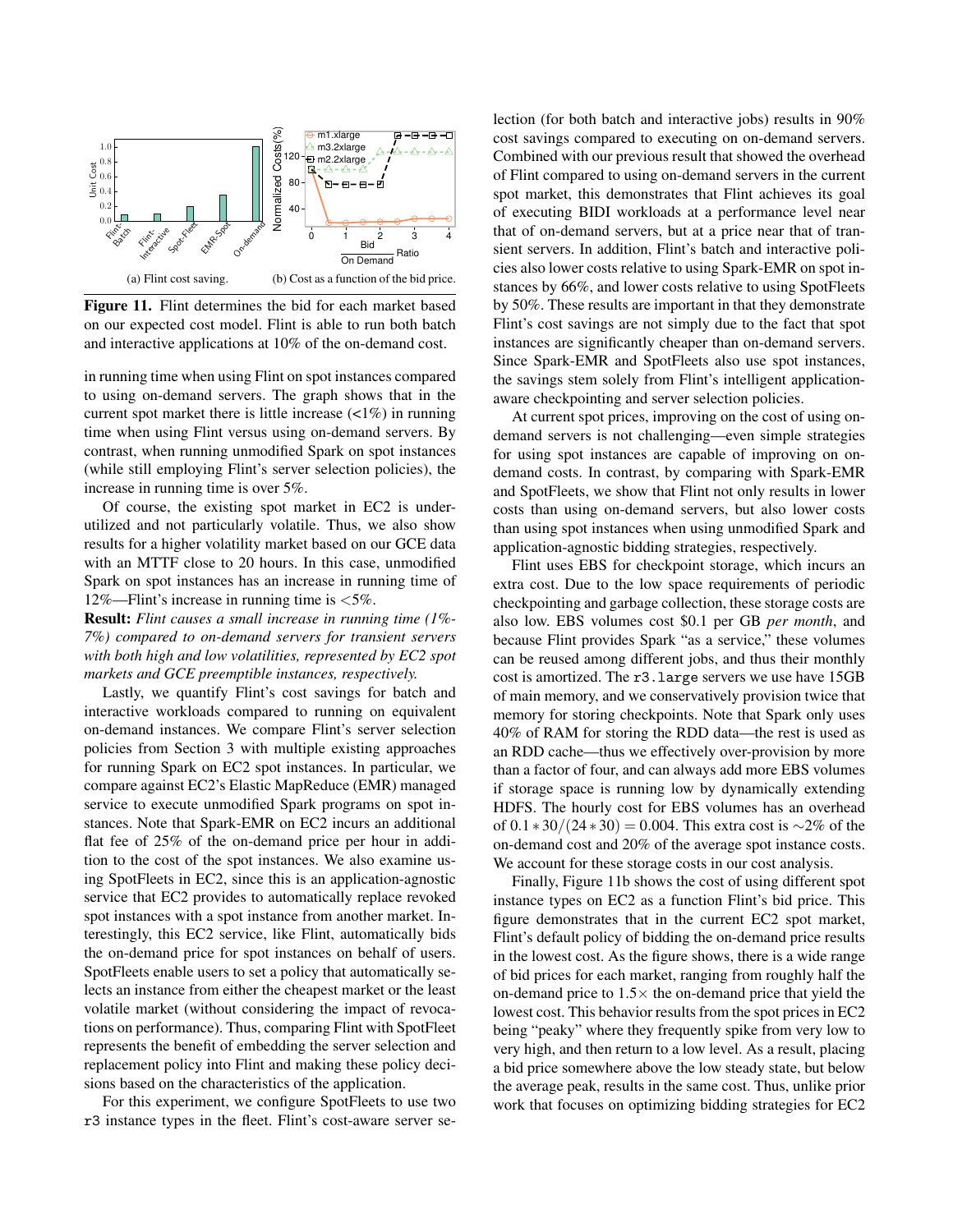spot instances, we find that in practice simply bidding the on-demand price is optimal, and that there is actually a wide range of bid prices that result in this optimal cost.

Result: *Flint executes applications at near the performance of on-demand servers (within 2-10%) but at a cost near that of spot servers, which is 90% less than using on-demand servers and 50-66% less than using existing managed services such as SpotFleets and Spark-EMR.*

# 6. Related Work

Our work builds upon a large amount of prior work on spot instances, as well as fault tolerance mechanisms.

Spot Markets. Since servers in the spot market are significantly cheaper than the equivalent on-demand servers, they are attractive for running delay-tolerant batch jobs [\[30,](#page-14-8) [16,](#page-14-18) [1\]](#page-13-6). Checkpointing is a common fault-tolerance mechanism for mitigating the impact of revocations on batch jobs in the spot market [\[32,](#page-14-19) [18,](#page-14-20) [35\]](#page-14-21). However, Flint employs fine-grained application-level checkpointing, rather than systems-level checkpointing, as in previous work. In addition, Flint focuses on distributed data-parallel jobs and not simple single-node batch jobs, as in recent work [\[30\]](#page-14-8).

Prior work has also used spot instances for data-parallel tasks. For example, EC2's EMR service that we compare against [\[2\]](#page-13-1) allows Hadoop and Spark jobs to run on spot instances, and may be combined with SpotFleets to define an automated policy to replace revoked spot instances. However, these services are application-agnostic and, as we show, by not considering the application characteristics they may make non-optimal decisions. In addition, prior work has explored running Hadoop jobs on spot instances [\[19,](#page-14-4) [11\]](#page-14-3). However, Hadoop lacks the built-in checkpointing and recomputation mechanisms that Flint leverages in Spark. Prior work has also explored running a distributed database on spot instance [\[9,](#page-14-22) [24\]](#page-14-23). This work addresses the problem of deciding serialization points for database operations, which differs from Flint's focus on defining checkpointing and server selection policies. Finally, Flint also supports interactive workloads. Prior work demonstrates that single-node interactive applications can be run on spot instances using continuous system-level checkpointing and nested virtualization [\[26\]](#page-14-1). However, Flint is a *distributed* data-parallel system for running BIDI workloads on transient servers.

Fault-tolerance Mechanisms. The performance effects of server failures has been well studied for Hadoop [\[14,](#page-14-24) [15\]](#page-14-25). Similarly, our work models the impact of server failures and revocations in Spark. Flint's intelligent checkpointing approach to minimize running time is based on the optimal approach for single-node batch jobs [\[12\]](#page-14-15). Other checkpointing mechanisms and policies have been developed for other types of applications. For example, Zorro uses checkpointing and other optimizations to recover from failures in distributed graph processing frameworks [\[23\]](#page-14-26). Similarly, Naiad also includes a policy for automatically checkpointing vertices and recovering from server failures [\[22\]](#page-14-6). Spark Streaming [\[37\]](#page-14-11) incorporates automated periodic checkpointing of RDDs to enable real-time data processing, but does not take into account recomputation overhead and cluster volatility. These systems' policies may also benefit BIDI workloads running on transient servers, and are future work.

Bidding Policies. Spot market prices are determined by a second price auction and have been modeled in prior work [\[8\]](#page-14-10). Numerous bidding strategies for individual spot markets to optimize the cost/performance of batch jobs exist [\[40,](#page-14-27) [33,](#page-14-28) [38,](#page-14-29) [39,](#page-14-30) [29,](#page-14-31) [31\]](#page-14-32). However, as we show, a simple bidding strategy of bidding the on-demand price is optimal for Flint. By focusing on the checkpointing and server selection, Flint is applicable to transient servers that do not permit bidding, such as GCE's Preemptible Instances that offer transient servers at a fixed price.

# 7. Conclusion

The low price of transient servers is attractive for recent cluster-based in-memory data-parallel processing frameworks, since these frameworks need to cache large datasets in memory across a large number of servers. However, transient server revocations degrade the performance and increase the cost of these frameworks. In this paper, we design Flint, which includes intelligent, application-specific checkpointing and server selection policies to optimize the use of transient servers for data-parallel processing. In particular, Flint's policies support BIDI workloads that may be either batch or interactive. Our results show Flint enables a 90% cost saving compared to using on-demand instances and a slight decrease in performance of 2%.

Acknowledgements. We thank all the reviewers and our shepherd Joseph Gonzalez for their insightful comments, which improved the quality of this paper. This work is supported in part by NSF grants #1422245 and #1229059.

# References

- <span id="page-13-6"></span>[1] PiCloud. http://www.multyvac.com, May 1st 2014.
- <span id="page-13-1"></span>[2] Amazon Elastic Map Reduce for Spark. [https://aws.](https://aws.amazon.com/elasticmapreduce/details/spark/) [amazon.com/elasticmapreduce/details/spark/](https://aws.amazon.com/elasticmapreduce/details/spark/), June 2015.
- <span id="page-13-3"></span>[3] Livejournal Social Network Dataset. [https://snap.](https://snap.stanford.edu/data/soc-LiveJournal1.html) [stanford.edu/data/soc-LiveJournal1.html](https://snap.stanford.edu/data/soc-LiveJournal1.html), June 2015.
- <span id="page-13-4"></span>[4] Transaction Processing Performance Council - Benchmark H. <http://www.tpc.org/tpch/>, June 2015.
- <span id="page-13-2"></span>[5] Hadoop Recovery. [https://twiki.grid.iu.edu/bin/](https://twiki.grid.iu.edu/bin/view/Storage/HadoopRecovery) [view/Storage/HadoopRecovery](https://twiki.grid.iu.edu/bin/view/Storage/HadoopRecovery), March 2016.
- <span id="page-13-5"></span>[6] M. Armbrust, T. Das, A. Davidson, A. Ghodsi, A. Or, J. Rosen, I. Stoica, P. Wendell, R. Xin, and M. Zaharia. Scaling Spark in the real world: performance and usability. *VLDB*, 8(12):1840–1843, 2015.
- <span id="page-13-0"></span>[7] M. Armbrust, R. S. Xin, C. Lian, Y. Huai, D. Liu, J. K. Bradley, X. Meng, T. Kaftan, M. J. Franklin, A. Ghodsi, and M. Zaharia. Spark SQL: Relational Data Processing in Spark.